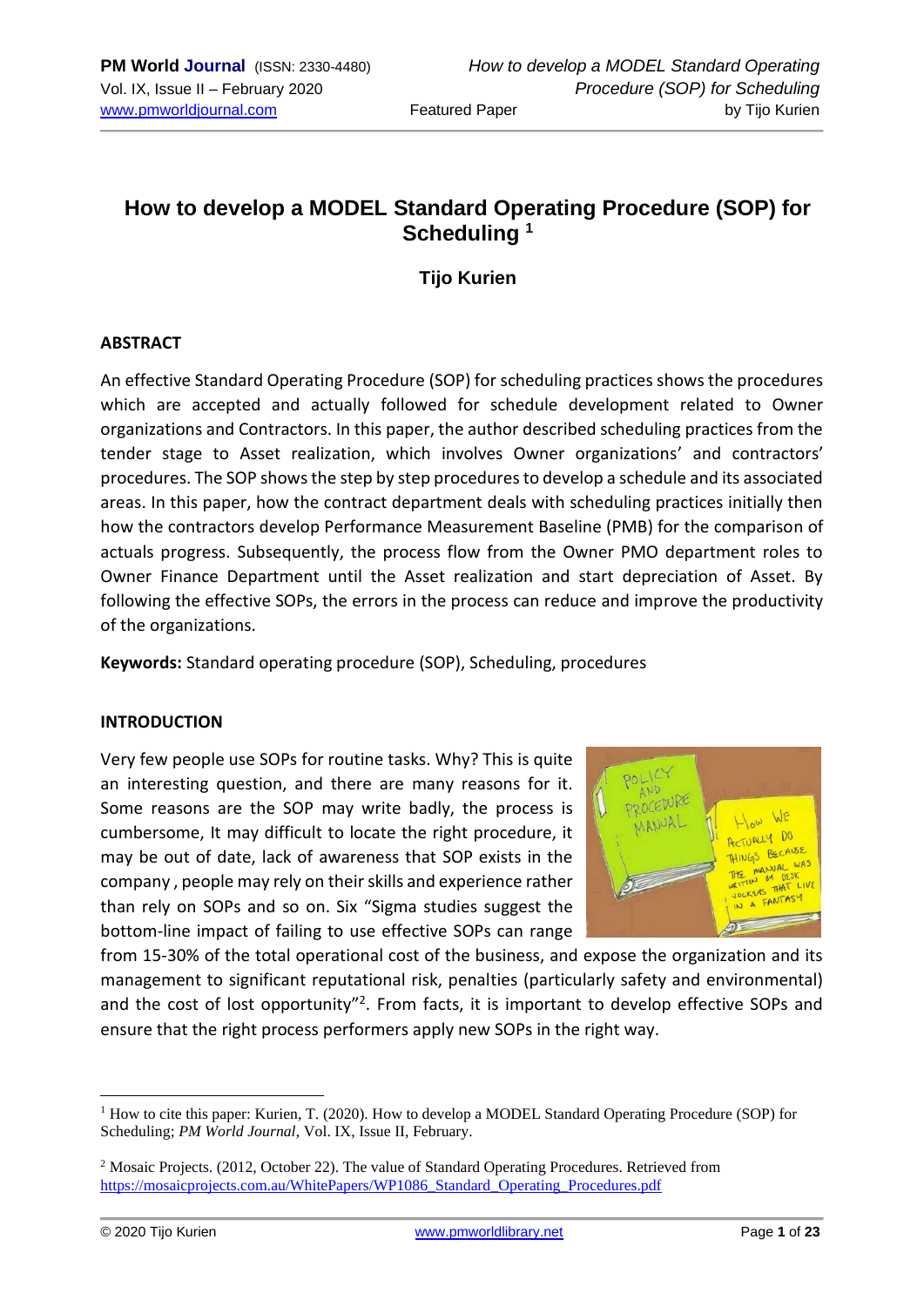To systemize the business documenting routine tasks and activities can be a complete nightmare. In many companies, there should not be documentation on practice to perform any task. Experts in the company can do their work without reviewing the documents, though in the case of a new employee to an industry may not know the procedures to do their work efficiently. During these cases, it is important to have step by step procedures, documented to execute the task with complete information. So it works as guideline for the performer to execute the task. Standard Operating Procedure (SOP) is a step by step procedure to execute a particular task or series of tasks. "Standard operating procedure (SOP), also called standing operating procedure, set of written guidelines or instructions for the completion of a routine task, designed to increase performance, improve efficiency, and ensure quality through systemic homogenization."<sup>3</sup> "Written procedure prescribed for repetitive use as a practice, in accordance with agreed-upon specifications aimed at obtaining a desired outcome."<sup>4</sup> "A Standard Operating Procedure (SOP) is a set of written instructions that document a routine or repetitive activity followed by an organization."<sup>5</sup> The term was first used in the mid-20th century. Initially, an SOP used by army based publications and later on it is modified and start used for private operational purposes. An SOP is a procedure specific to an operation that describes the activities necessary to complete tasks following industry regulations, provincial laws, or even just your standards for running your business. SOP lists all the tasks essential to carried out to attain the desired result, and it also mentioned how to do these tasks and who is responsible for the tasks listed.

"SOPs are utilized in various contexts by a vast array of entities, including those in the areas of business, education, government, health care, industry, and the military. Although categorical variations are inevitable, all SOPs have in common the systematization of the individual steps performed in the implementation of a repetitive task to create an overall quality system. SOPs first identify and summarize a task, describe its purpose, and specify when and by whom it is to be performed while simultaneously defining uncommon or specialized terms and addressing potential concerns (e.g., necessary equipment or supplies, health, and safety cautions, etc.). They then describe the sequential procedures to be followed, often utilizing activity checklists and graphic illustrations (e.g., charts, tables, photographs, diagrams, etc.) to help ensure that the procedures are being performed accurately and in order.

SOPs can also provide many other benefits, such as minimizing the chance of miscommunication, affording comparability, and ensuring regulatory compliance. However, they must be periodically assessed and modified to maintain the currency, thus enabling them to improve final

<sup>3</sup> Encyclopedia Britannica. (n.d.). Standard operating procedure. Retrieved from <https://www.britannica.com/topic/standard-operating-procedure>

<sup>4</sup> Business Dictionary. (n.d.). Good one to know! Retrieved from

<http://www.businessdictionary.com/definition/standard-operating-procedure-SOP.html>

<sup>&</sup>lt;sup>5</sup> US Environmental Protection Agency. (n.d.). Guidance for Preparing Standard Operating Procedures (SOPs). Retrieved from<https://www.epa.gov/sites/production/files/2015-06/documents/g6-final.pdf>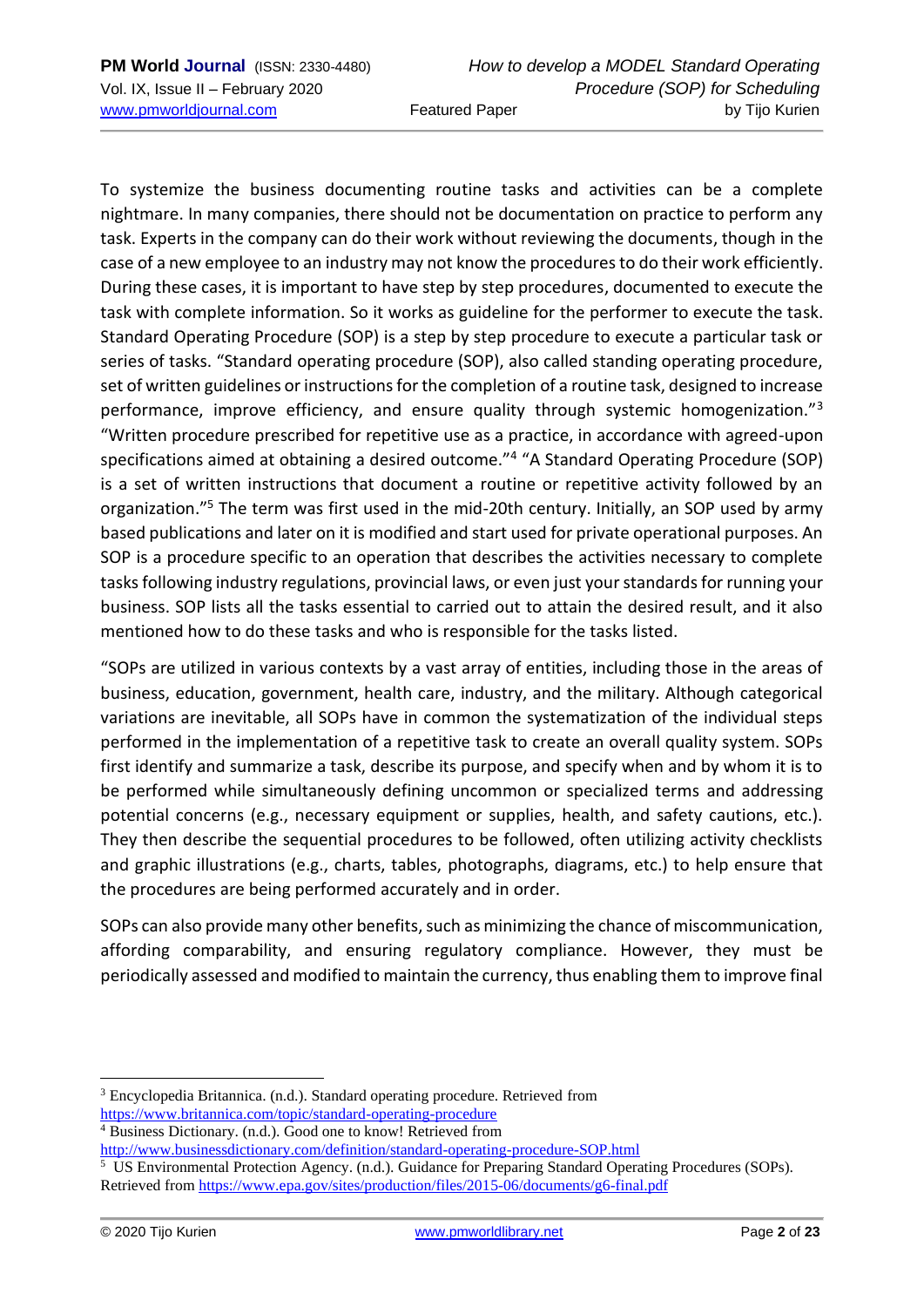results further. The disadvantages of SOPs include excessive paperwork and a reduction in workplace individuality."<sup>6</sup>

Any document that is a "how-to" falls into the category of procedures. In a manufacturing environment, the most obvious example of an SOP is the step by step production line procedures used to make products as well as train staff. In this paper, the author writes a Standard Operating Procedure (SOP) on CPM Scheduling will give a clear understanding to develop a schedule by the step by step procedures to be followed. Productivity will improve to perform the task with a clear step by step written procedures. An SOP can reduce the learning curve and training time for new employees.

An SOP defines expected practices in all businesses where quality standards exist. SOPs play an important role in any business. SOPs are policies, procedures, and standards you need in the operations, marketing, and administration disciplines within your business to ensure success. By developing an SOP, there are many advantages to enhance performance, thereby, efficiency and profitability improved. The consistency and reliability in doing tasks will increase. By adopting a proper procedure to execute the task, then happening errors in the process will reduce. It helps to resolve the conflicts between performers if they have a common procedure to follow. It surely gives a value-added to business by executing tasks efficiently. In this paper, the author researches to answer the below specific points.

What are the contents to be included in the SOP?

How to develop a Standard Operating Procedure (SOP) for scheduling that people will READ and FOLLOW?

#### **Step 1- PROBLEM DEFINITION**

There are a lot of issues that evolve when a schedule is prepared. In this context, it is helpful to prepare an SOP for Schedule Development. It will be a guideline for the practitioners who are on the lookout for it, thereby reducing errors in the process and increasing productivity. Developing an SOP is about systemizing all of your processes and documenting them. Every business has a unique market, every entrepreneur has his/her leadership style, and every industry has its own best practices.

#### **Step 2- "ELEMENTS OF A WELL WRITTEN SOP"**

Based on the literature review, these are the elements that need to be included in an SOP that is going to be accepted and followed.

<sup>6</sup> Encyclopedia Britannica. (n.d.). Standard operating procedure. Retrieved from https://www.britannica.com/topic/standard-operating-procedure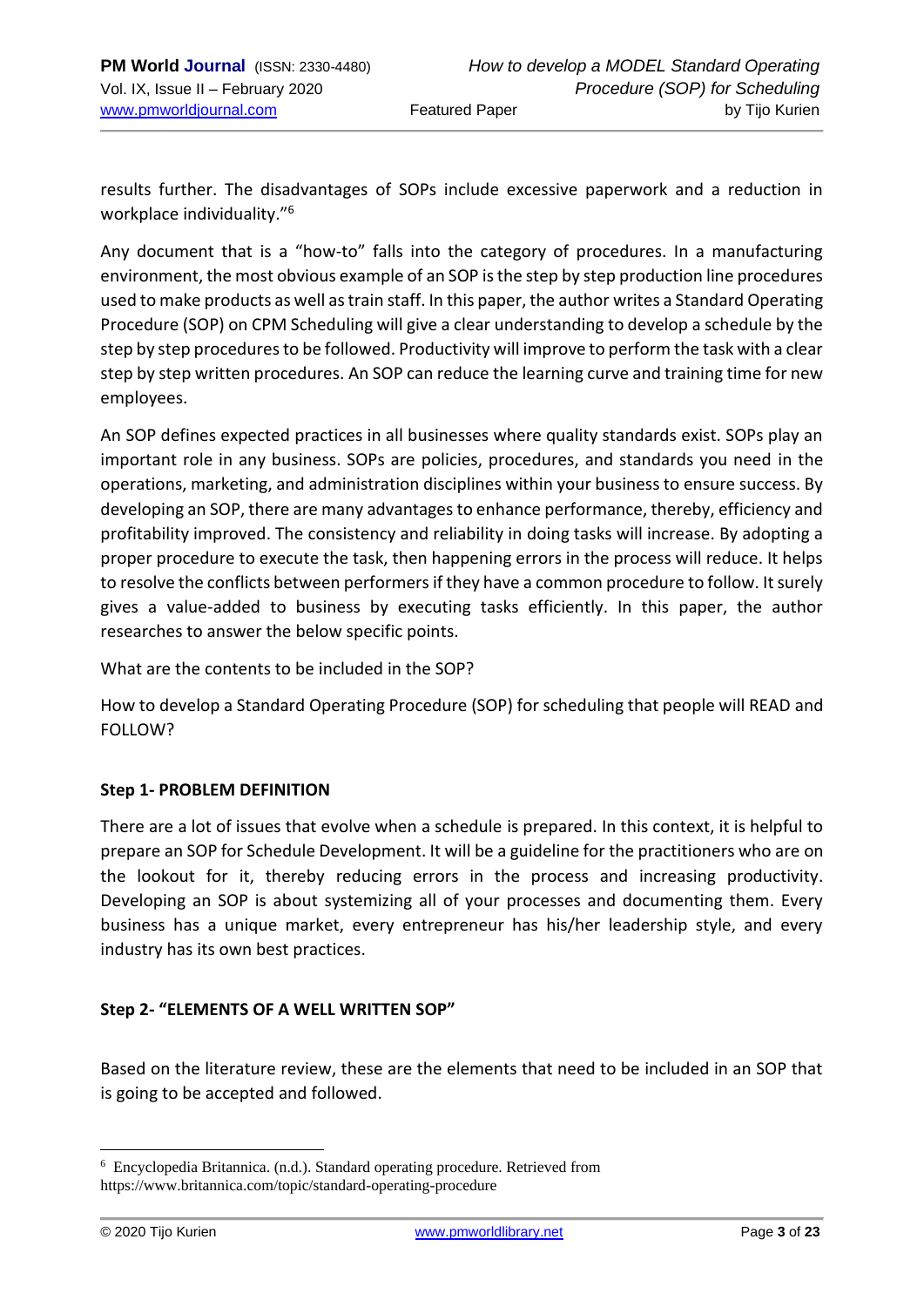## ✓ "1. **Name the procedure correctly**

The aim of compiling a procedure is to lead you from point A to point B. It tells you how to do something. A good title will describe this, eg. "How to create an invoice", "How to answer a sales call", or "How to sign up a new client." A name that does not reflect what the procedure is about is not helpful and can confuse.

## ✓ 2. **Include a description at the top of what the procedure is about**

This can be very brief. A sentence will do. The aim is for the person reading the procedure to immediately understand what it is that they are doing, and how it fits into the overall context of the business.

## ✓ 3**. List the expected outcome**

This tells the reader what they should expect once they have completed all the steps in the procedure. If they don't reach the expected result, something is not right. Either the procedure is faulty, or they have not executed it properly.

#### ✓ 4. **Create a procedure template**

Start with the same consistent template. Later all the standard operating procedures can fit into a Standard Operations Manual easily. This increases the intellectual property of your business. You will also save a huge amount of time in the long run because you have a business that runs on systems and procedures."<sup>7</sup>

As a minimum, the procedure should contain the following key elements:

#### ✓ **"Title Page** –

This includes the title of the procedure, a unique document identification number, a date of issue, and a revision number. The name of the company or division/department or Project the SOP applies to, and the signatures of those who prepared and approved of the SOP.

#### ✓ **Table Of Contents** –

This is only necessary if your SOP is quite long, allowing for ease of reference. A simple standard outline is what you'd find here.

#### ✓ **The Step-by-Step Information on How to Execute a Task or Series of Tasks** –

This is to explain, prescribe, and define what the practitioner is required to do; it is the body of the procedure.

#### ✓ **Quality Assurance / Quality Control** –

A procedure is not a good procedure if it cannot be checked. Have the necessary materials and details provided so the reader can make sure they've obtained the desired results. This may or may not include other documents, like performance evaluation samples.

<sup>7</sup> Ms.Vorster. (2016, September 27). How to document your procedures. Retrieved from <https://virtualproductivitysolutions.co.za/2012/10/31/how-to-document-your-procedures/>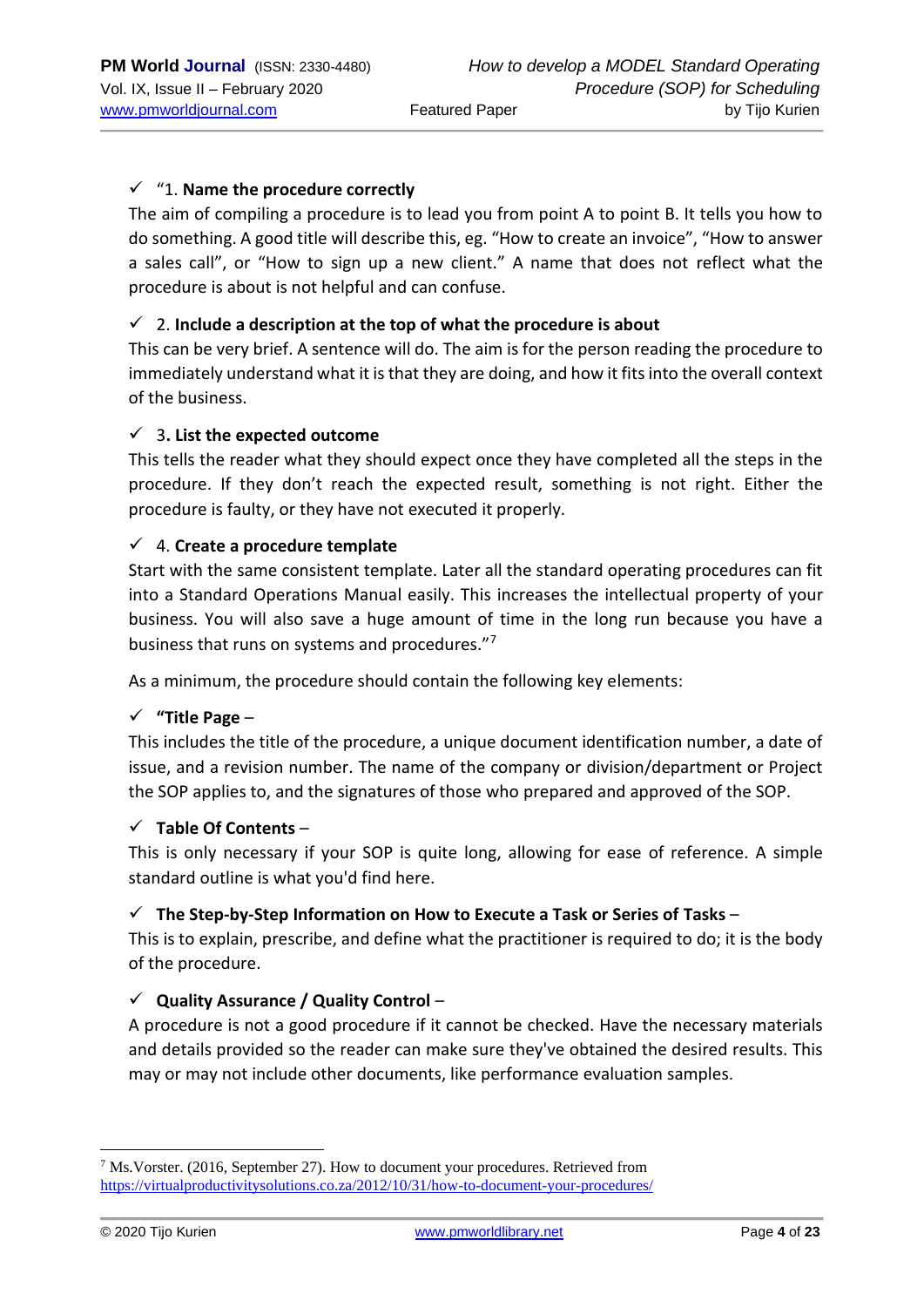## ✓ **References** –

Be sure to list all cited or significant references. If you reference other SOPs, be sure to attach the necessary information in the Appendix.

To create the procedure, the following elements, at a minimum, need to be documented within the Specific How-To-Do-It section:

## ✓ **Purpose** –

A brief narrative to explain why this procedure is necessary and what it will achieve for the user.

#### ✓ **Introduction** –

A brief outline of the subject and the need for the procedure.

#### ✓ **Responsibilities** –

Narrative to explain who is required to do what.

#### ✓ **The Step-by-Step Information on How to Execute a Task or Series of Tasks** –

The detailed description of what is to be carried out.

## ✓ **Forms / Templates** –

Where forms, reports, or templates are references in the above text, the samples should include so that all documents or reports follow the same format and consistently include all necessary or prescribed data.

#### ✓ **Internal And External References** –

This section is used to list all controlled internal references (e.g., other procedures, etc.) and external references referred to within the text of the procedure."<sup>8</sup>

#### **Step 3- MODEL SCHEDULING SOP THAT MEETS THE "BEST TESTED AND PROVEN."**

#### **Standard Operating Procedure for Scheduling Practices**

#### **Purpose**

The purpose of this Standard Operating Procedure (SOP) is to describe the standard procedures to be followed for developing and maintaining a schedule, which incorporates the scheduling best practices to prepare a high quality, reliable schedule.

#### **Introduction**

The Project Schedules submitted to the Company should be complied with best tested and proven practices. It will provide a guideline for fellow contractors to develop and maintain a high

<sup>8</sup> Guild of Project Controls. (2015, November 2). GUILD OF PROJECT CONTROLS COMPENDIUM and REFERENCE (CaR). Retrieved from [http://www.planningplanet.com/guild/gpccar/develop-planning-scheduling](http://www.planningplanet.com/guild/gpccar/develop-planning-scheduling-policies-procedures-manual)[policies-procedures-manual](http://www.planningplanet.com/guild/gpccar/develop-planning-scheduling-policies-procedures-manual)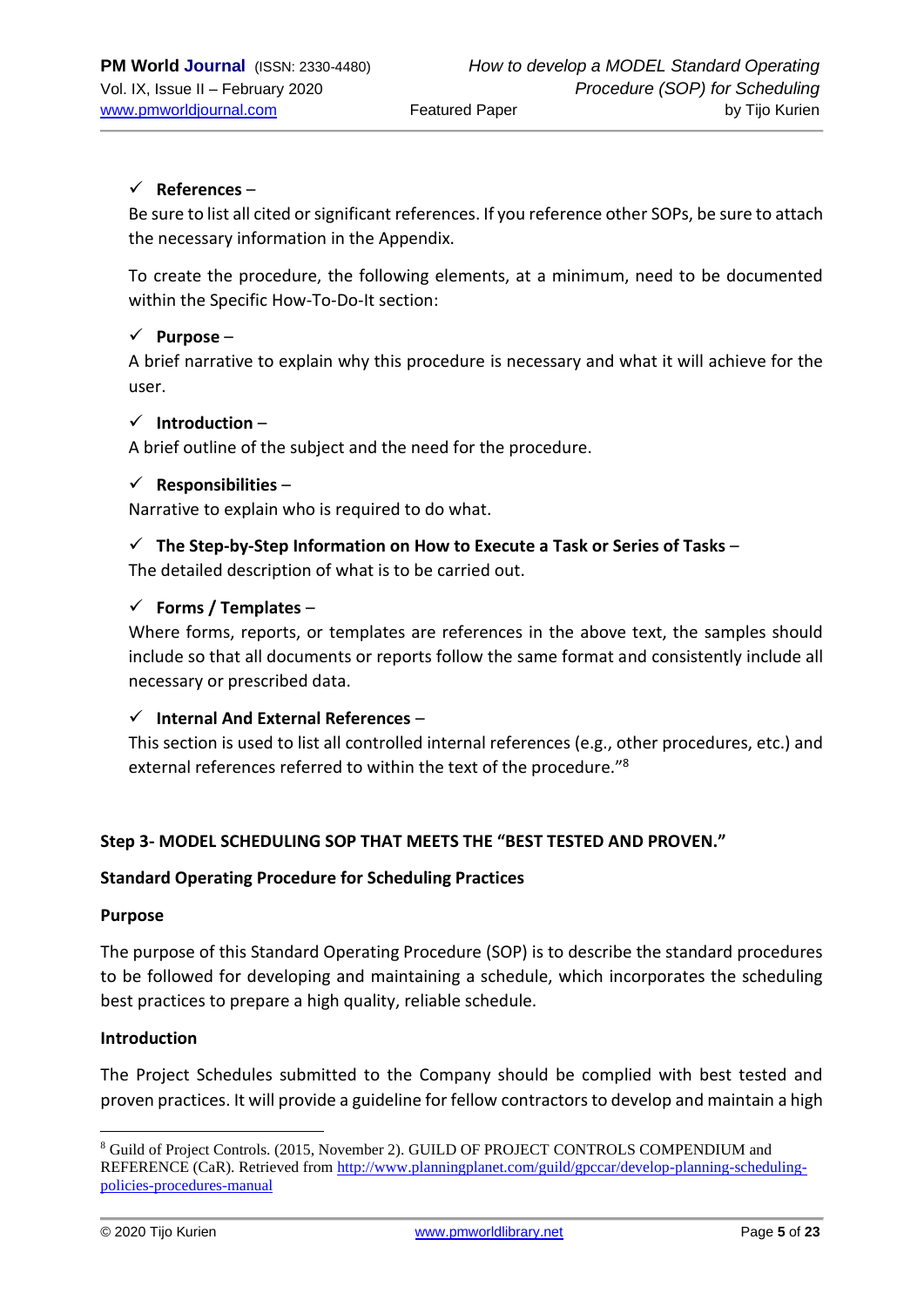quality, reliable schedule. It is a good practice to follow the step by step procedures to get the desired result.

#### **Responsibilities**

#### Contracts Engineer

They are responsible for preparing and drafting tenders and include scheduling specification and scheduling manual as part of tenders and later in the contract also.

#### Scheduler

It is the prime responsibility of a scheduler to prepare a high quality, reliable schedule for the performance measurement. The steps described in the procedure to be followed for schedule development and communication.

#### Project Controls Manager

The PCM responsibility to validate the schedule with the procedures and ensure that the procedures were followed by the Scheduler when prepares it.

#### Project Manager

Project Manager responsible for review the recommendations and suggestions from PMO and take further steps of actions.

#### Accountant /Finance Controller

The accountant/finance controller responsibility for paying the approved invoices to contractors, record all overhead expenses a, liabilities, convert to the asset after completion, and start depreciation on the asset.

#### Project Control Engineer at PMO

Review and approve the baselines, monitoring, and analyzes the monthly/weekly progress report, review and approve progress payments and disseminate to high approval.

#### **Procedures for Scheduling**

The below-mentioned steps to be followed to prepare a high quality, reliable schedule for the performance measurement and reporting.

#### **OWNERS CONTRACT DEPARTMENT Step 1. Prepare Bidding Documents**

During the bidding stage, the Contract Personnel includes a robust Scheduling Specification and best tested and proven standards as Scheduling manual, which provides a very clear understanding that "How to develop a schedule which complies with Best Practices in Scheduling?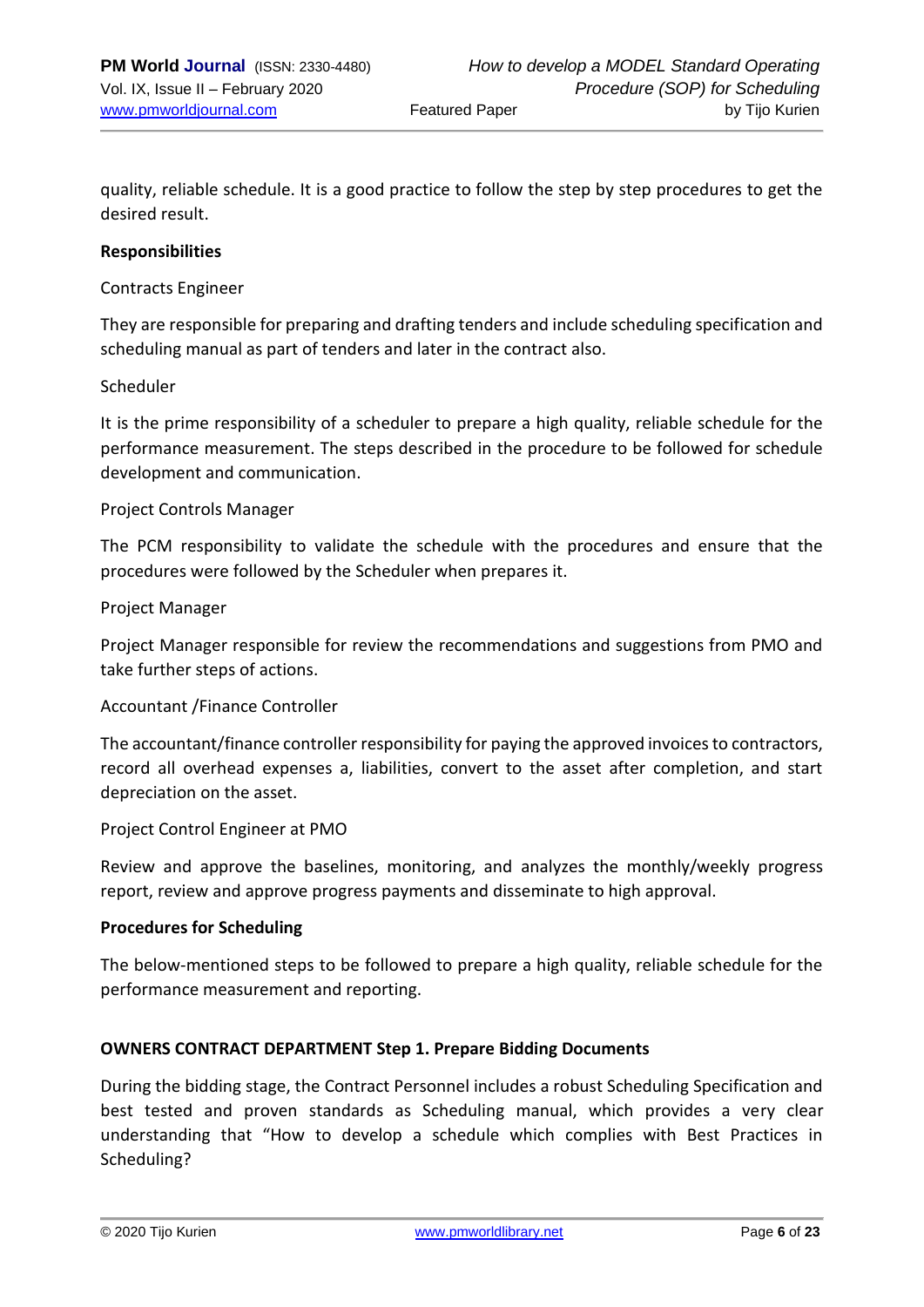#### **OWNERS CONTRACT DEPARTMENT Step 2. Advertise the Bid**

Ensure that the specification and manual included in the tender documents are about to publish with tenders.

#### **OWNERS CONTRACT DEPARTMENT Step 3. Receive/Analyze the BIDS**

The schedule in the bids is to analyze and ensure the compliance of scheduling specifications and manuals.

#### **OWNERS CONTRACT DEPARTMENT Step 4. Negotiate and Select Winning Bidder**

Negotiate with selected bidders if any changes in the clauses included and reach consensus with the contractor before the award of contract.

#### **OWNERS CONTRACT DEPARTMENT Step 5. Issue the Notice to Proceed**

Based on the acceptance of the contract, NTP can issue to start the project.

#### **CONTRACTORS Step 1. Identify /Capture and Breakdown all activities**

- In the first step, as per the scope of work prescribed in the contract, identify and develop WBS, and decompose the WBS in activities. Schedule development meetings to be conducted to engage stakeholders, project management team for their inputs in the schedule.
- The next step is to determine the Level of Schedule, Check contract if anything mentioned about the level of schedule then follows the as per contract. If not, then according to the frequency of progress, reporting Level of schedule can be selected.
- Consider all constraints and other parameters that affect the schedule.
- The finalization of WBS and control accounts is the next step, which shows the scope is arranged in a hierarchical WBS level.
- A full list of activities to be prepared by considering the level of detail and phasing of the project an activity listing accommodated 100% of the scope. Milestones also identified at this stage, check the contract for that or consensus with the owner for that.
- The activity name to be given for all activities, including summary, milestone, and detailed activities, should be unique and descriptive. "Activity names should be phrased in the present tense with verb-noun combinations."<sup>9</sup> For Eg: Install Firewater pump, pumping station.
- The activity code can be assigned to the activities for the ease of sorting and filtering.

<sup>9</sup> U.S. Government Accountability Office. (2015). *GAO Schedule Assessment Guide Best Practices for Project Schedules*.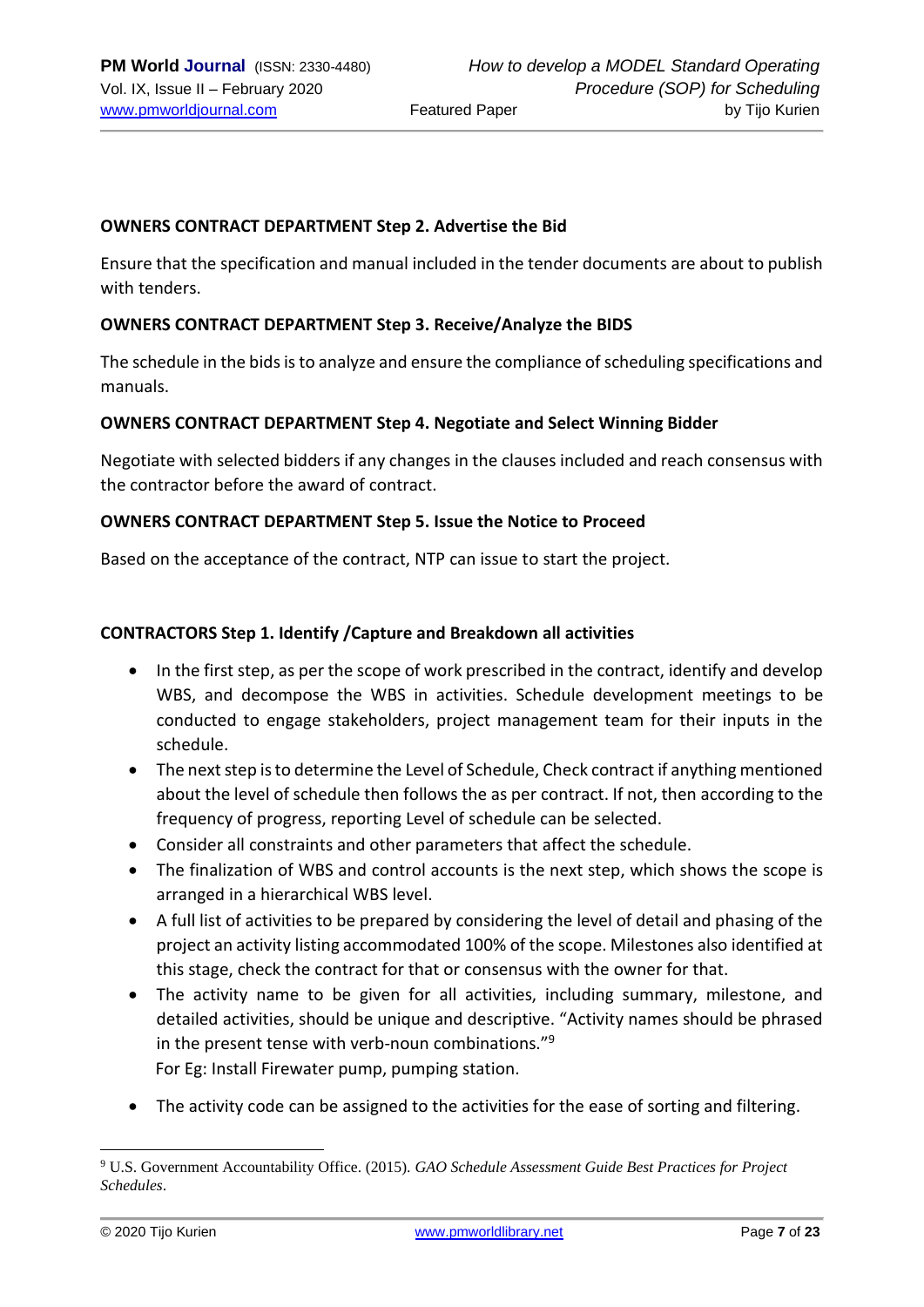#### **Step 2. Create Logical relationship and sequence activities**

- For sequencing the work, the scheduler can refer to any historical data available and, if for the same work can be adopted that sequence. The task is going to perform newly, then discuss the sequence of work with the field staff who performs the tasks or expert opinion that can be taken from the experienced staff.
- "There are "rules of thumb" to be followed in predecessor and successor logic Only one activity has no Predecessor that is Start Milestone

Only one activity has no Successor that is Finish Milestone

All other activities have at least one, ideally not more than three but if that is not possible, then as few as possible PREDECESSORS

All other activities have at least one, ideally not more than three, but if that is not possible, then as few as possible SUCCESSORS."<sup>10</sup>

- Remember to follow that in a detailed schedule, Use majority logical relationship as the finish to start (FS) relationship.
- "The schedule does not contain start-to-finish logic relationships, and it has a bizarre effect of directing a successor activity not to finish until its predecessor activity starts, in effect reversing the expected flow of sequence logic. "<sup>11</sup>
- Another common mistake made by schedulers is to include more logic than is necessary. That is known as Redundant Logic. This practice also to be avoided.

E.g.:



<sup>&</sup>lt;sup>10</sup> Guild of Project Controls. (2015, November 2). GUILD OF PROJECT CONTROLS COMPENDIUM and REFERENCE (CaR). Retrieved from [http://www.planningplanet.com/guild/gpccar/create-logical-relationships](http://www.planningplanet.com/guild/gpccar/create-logical-relationships-sequence-activities)[sequence-activities](http://www.planningplanet.com/guild/gpccar/create-logical-relationships-sequence-activities)

<sup>11</sup> U.S. Government Accountability Office. (2015). *GAO Schedule Assessment Guide Best Practices for Project Schedules*.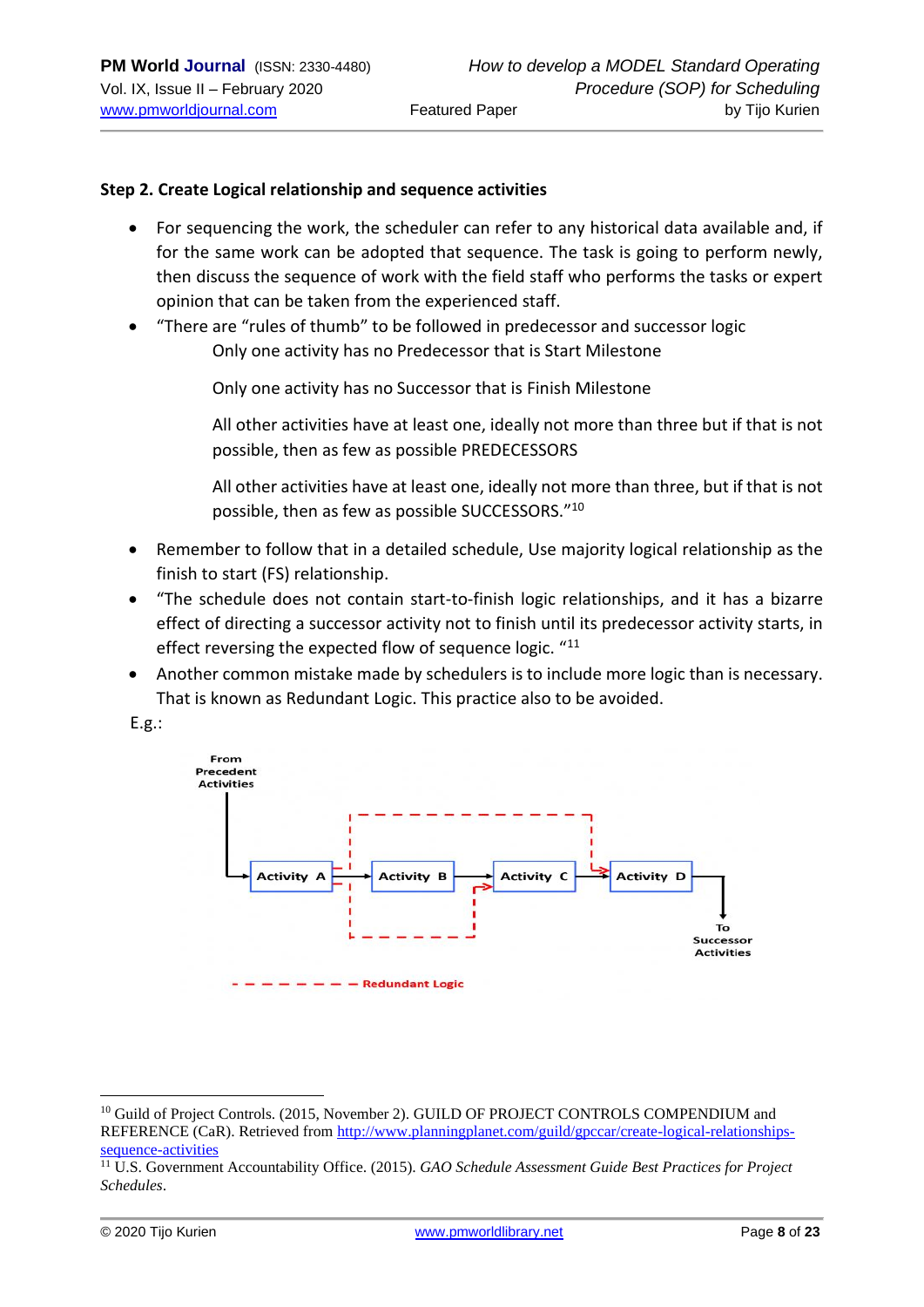Redundant Logic<sup>12</sup>

• The schedule contains no dangling logic, ensure all activities have relevant predecessors and successors. Activities that have either no predecessor or no successor are known as "Open Ends," "Danglers," or "Hangers."

E.g.:





- In some scheduling software packages, summary activities as an option. Summary activities are not to be linked logically, and its start and finish dates are rolled up from the lower-level activities.
- Using date constraints in the schedule should keep minimum or not because constraints override the "logic and restrict how planned dates respond to actual accomplished effort or resource availability, they should be used only when necessary and only if they are justified in the schedule documentation."<sup>14</sup>

<sup>&</sup>lt;sup>12</sup> Guild of Project Controls. (2015, November 2). GUILD OF PROJECT CONTROLS COMPENDIUM and REFERENCE (CaR). Retrieved from http://www.planningplanet.com/guild/gpccar/create-logical-relationshipssequence-activities

<sup>&</sup>lt;sup>13</sup> Guild of Project Controls. (2015, November 2). GUILD OF PROJECT CONTROLS COMPENDIUM and REFERENCE (CaR). Retrieved from http://www.planningplanet.com/guild/gpccar/create-logical-relationshipssequence-activities

<sup>14</sup> U.S. Government Accountability Office. (2015). *GAO Schedule Assessment Guide Best Practices for Project Schedules*.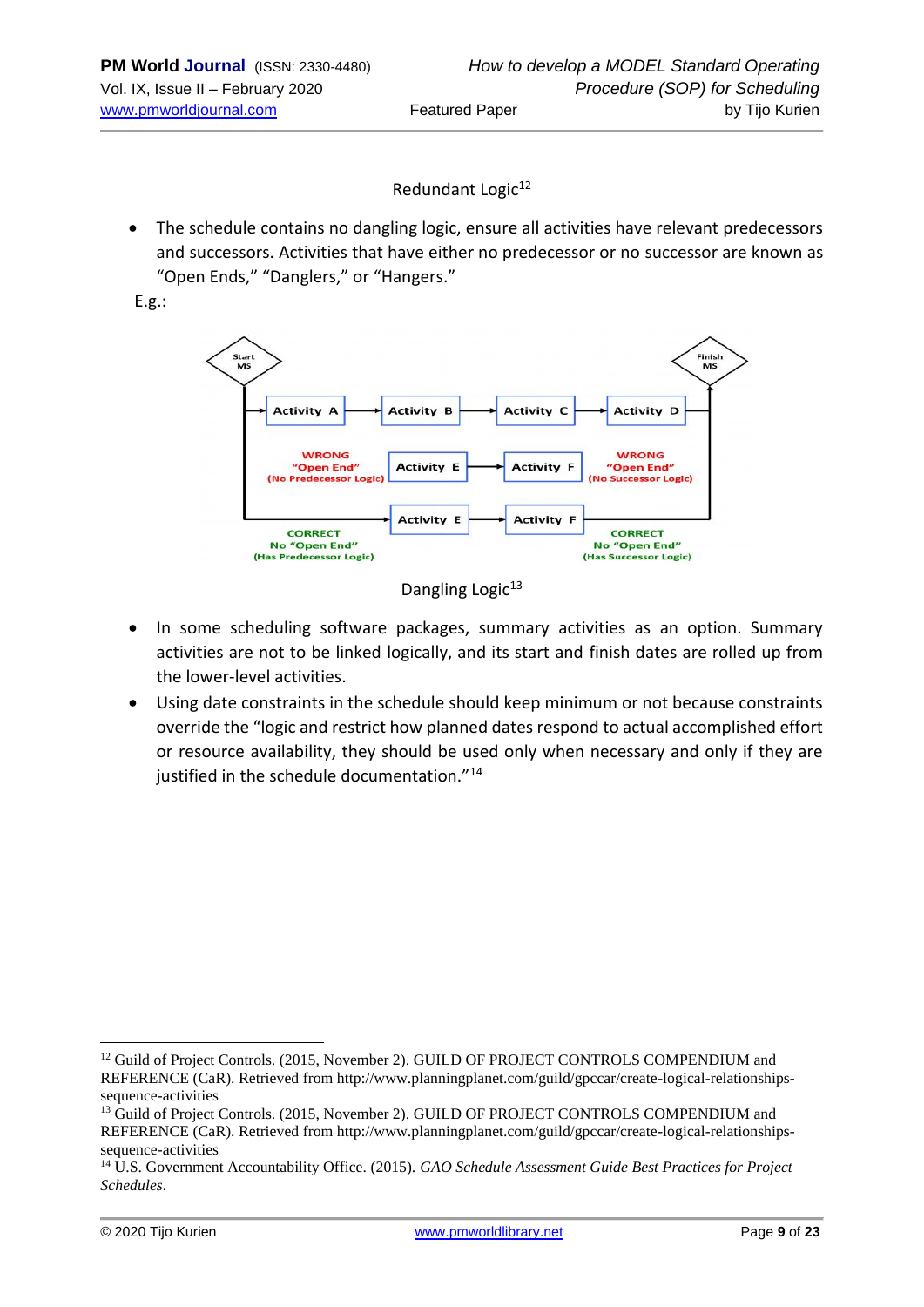| <b>Constraint Types</b>   |                                                                                                                  |                                                                                                        |                                                                                                     |                                                                                                                                |                                                                                                 |                                                                                                |                                                                                                     |                                                                                                      |  |  |
|---------------------------|------------------------------------------------------------------------------------------------------------------|--------------------------------------------------------------------------------------------------------|-----------------------------------------------------------------------------------------------------|--------------------------------------------------------------------------------------------------------------------------------|-------------------------------------------------------------------------------------------------|------------------------------------------------------------------------------------------------|-----------------------------------------------------------------------------------------------------|------------------------------------------------------------------------------------------------------|--|--|
| <b>Constraint Name</b>    | As Soon As<br><b>Possible</b>                                                                                    | As Late as<br>Possible                                                                                 | <b>Start No</b><br><b>Earlier Than</b>                                                              | <b>Start No Later</b><br>Than                                                                                                  | <b>Finish No</b><br><b>Earlier Than</b>                                                         | <b>Finish No</b><br><b>Later Than</b>                                                          | <b>Must Start On</b>                                                                                | <b>Must Finish</b><br>On                                                                             |  |  |
| <b>Constraint Acronym</b> | <b>ASAP</b>                                                                                                      | <b>ALAP</b>                                                                                            | <b>SNET</b>                                                                                         | <b>SNLT</b>                                                                                                                    | <b>FNET</b>                                                                                     | <b>FNLT</b>                                                                                    | <b>MSO</b>                                                                                          | <b>MFO</b>                                                                                           |  |  |
| Works on                  | <b>Forward Pass</b>                                                                                              | <b>Backwards</b><br>Pass                                                                               | <b>Forward Pass</b>                                                                                 | <b>Backwards</b><br>Pass                                                                                                       | <b>Forward Pass</b>                                                                             | <b>Backwards</b><br>Pass                                                                       | Forward &<br><b>Backwards</b><br>Pass                                                               | Forward &<br><b>Backwards</b><br>Pass                                                                |  |  |
| What it does              | Causes<br>activity to<br>start on the<br>early dates or<br>on the current<br>data date,<br>whichever is<br>later | Causes<br>activity to<br>start on the<br>late dates or<br>the current<br>data date,<br>which is later. | to start on or<br>after a<br>specific date<br>but no earlier                                        | Forces activity Forces activity Forces activity Forces activity<br>to start on or<br>before a<br>specific date<br>but no later | after a<br>specific date<br>but no earlier                                                      | to finish on or to finish on or<br>before a<br>specific date<br>but no later                   | Forces an<br>activity to<br>start on a<br>specific date<br>but no earlier<br>or no later            | Forces an<br>activity to<br>finish on a<br>specific date<br>but no earlier<br>or no later            |  |  |
| What is it used for?      | Generate the<br><b>Early Date S</b><br>Curve                                                                     | Generate the<br>Late Date S<br>Cuve                                                                    | Use this<br>constraint to<br>ensure that a<br>task does not<br>start before a<br>specified<br>date. | Use this<br>constraint to<br>ensure that a<br>task does not<br>start after a<br>specified<br>date.                             | Use this<br>constraint to<br>ensure that a<br>task does not<br>finish before a<br>certain date. | Use this<br>constraint to<br>ensure that a<br>task does not<br>finish after a<br>certain date. | Use this<br>constraint to<br>"anchor" or<br>"lock" an<br>activity to<br>start on a<br>specific date | Use this<br>constraint to<br>"anchor" or<br>"lock" an<br>activity to<br>finish on a<br>specific date |  |  |

## Constraint Types<sup>15</sup>

• In scheduling a lag denotes the passage of time between two activities. Rather than using lags, it can be replaced with activities. Using Negative lags in the schedule is not recommended. With an FS relationship, lags should not be used.

#### **Step 3. Assigning resources to all activities**

- According to productivity norms, assign resources to all activities. It contains labor and non-labor categories.
- "Resources are either labor or non-labor, where labor refers to humans, and non-labor can refer to subcontracts, consumable material, machines, and other purchased equipment. Resources are identified as fixed or variable.
- Significant material and equipment resources are captured within the schedule, along with other equipment resources that facilitate the project.
- Budgets for direct labor, overhead, and material are assigned to both work and planning packages so that total costs to complete the program are identified at the outset.
- If EVM is used to monitor the program, the fully loaded schedule, including materials, equipment, direct labor, overhead, and LOE activities, is the basis for the PMB.
- Activity owners are able to explain the logic behind their resource estimates.

<sup>&</sup>lt;sup>15</sup> Guild of Project Controls. (2015, November 2). GUILD OF PROJECT CONTROLS COMPENDIUM and REFERENCE (CaR). Retrieved from [http://www.planningplanet.com/guild/gpccar/create-logical-relationships](http://www.planningplanet.com/guild/gpccar/create-logical-relationships-sequence-activities)[sequence-activities](http://www.planningplanet.com/guild/gpccar/create-logical-relationships-sequence-activities)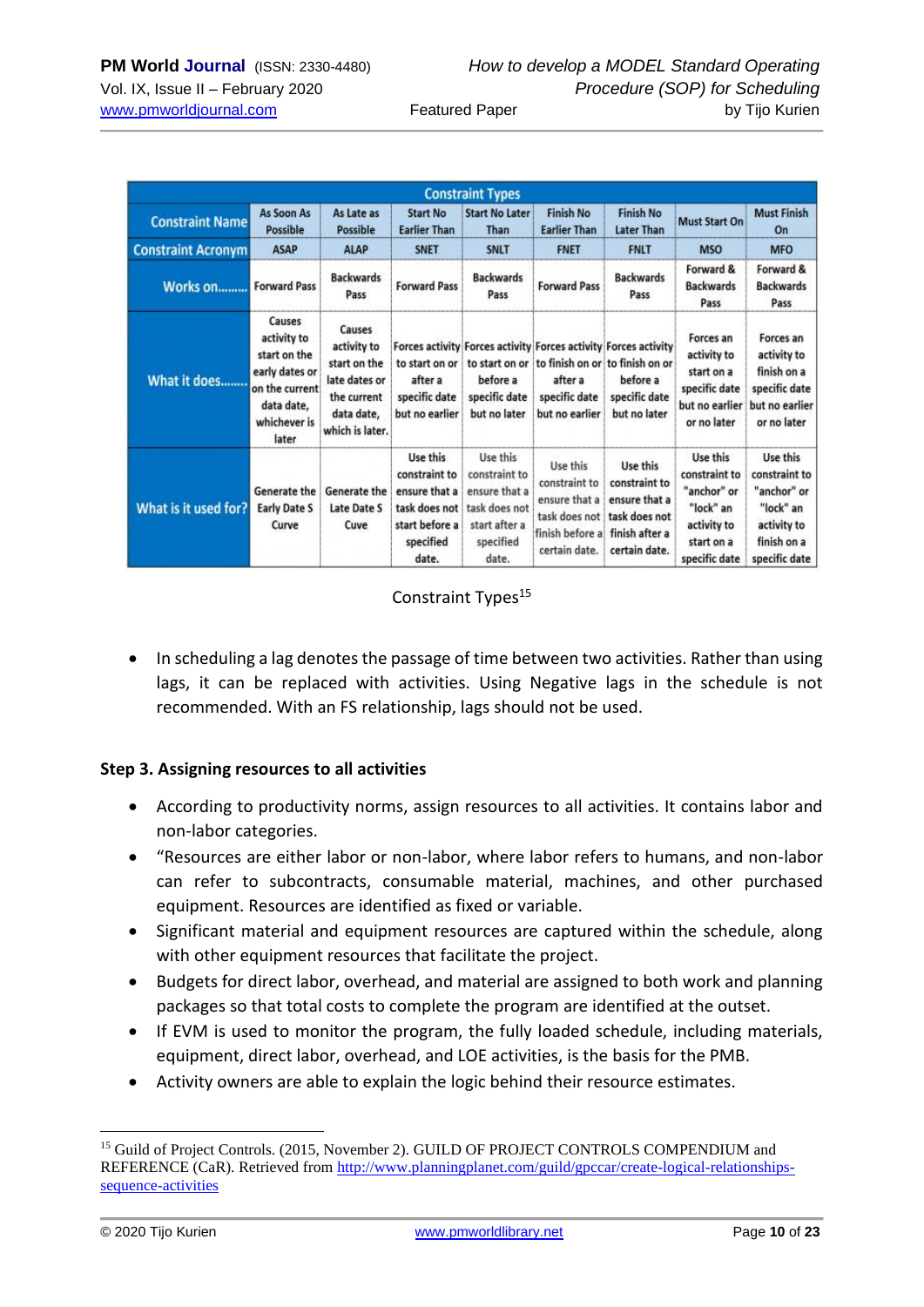- Once the schedule is resource loaded, total resources in the schedule are crosschecked with the program budget, and contractual cost constraints.
- Resource peaks are examined for the feasibility of the available budget, the availability of resources, and the timeliness of the peaks.
- If the cumulative overlay of resources against major milestones shows resource peaks just beyond major milestone points, resources may have to be reallocated.
- Managers and planners have assessed whether bow waves exist in the high-level resource allocation profile.
- Resource leveling has been performed—that is, the scheduled time of activities or the assignment of resources has been adjusted to account for the availability of resources."<sup>16</sup>

## **Step 4. Calculate duration for all activities**

- Activity durations are related to the available resources and quantum of work. As a rule of thumb for detailed activity, the duration is shorter than two reporting periods.
- Long durations should be broken into shorter activities if logical breaks can be identified in work being performed. If it is not practical to divide the work into smaller activities or insert intermediate milestones, a justification for long durations is provided in the schedule baseline document.
- The LOEs in the schedule should not include in the critical path and derive the duration from the discrete activities.
- For activity durations, the units preferred in the schedule are days.
- Consider all holidays and other constraints in the calendar, specify with valid working time.

## **Step 5 Calculating Float and The Critical Path**

- The critical path is the longest continuous sequence of activities in the schedule. The schedule's critical path is valid and does not include LOE activities, summary activities. It is a continuous path from the status date to the finish milestone, and that does not include constraints that cause the unimportant activities to drive the finish milestone.
- The critical path has no lags or leads.
- In the schedule, near-critical activities also to be identified. As a rule of thumb, for weekly reporting, the activities have total float between 0 and 7 days, and for monthly reporting, the activities have a total of less than 30 calendar days or 22 days would be considered as near critical.

<sup>&</sup>lt;sup>16</sup> Guild of Project Controls. (2015, November 2). GUILD OF PROJECT CONTROLS COMPENDIUM and REFERENCE (CaR). Retrieved from [http://www.planningplanet.com/guild/gpccar/assigning-resources-to-all](http://www.planningplanet.com/guild/gpccar/assigning-resources-to-all-activities)[activities](http://www.planningplanet.com/guild/gpccar/assigning-resources-to-all-activities)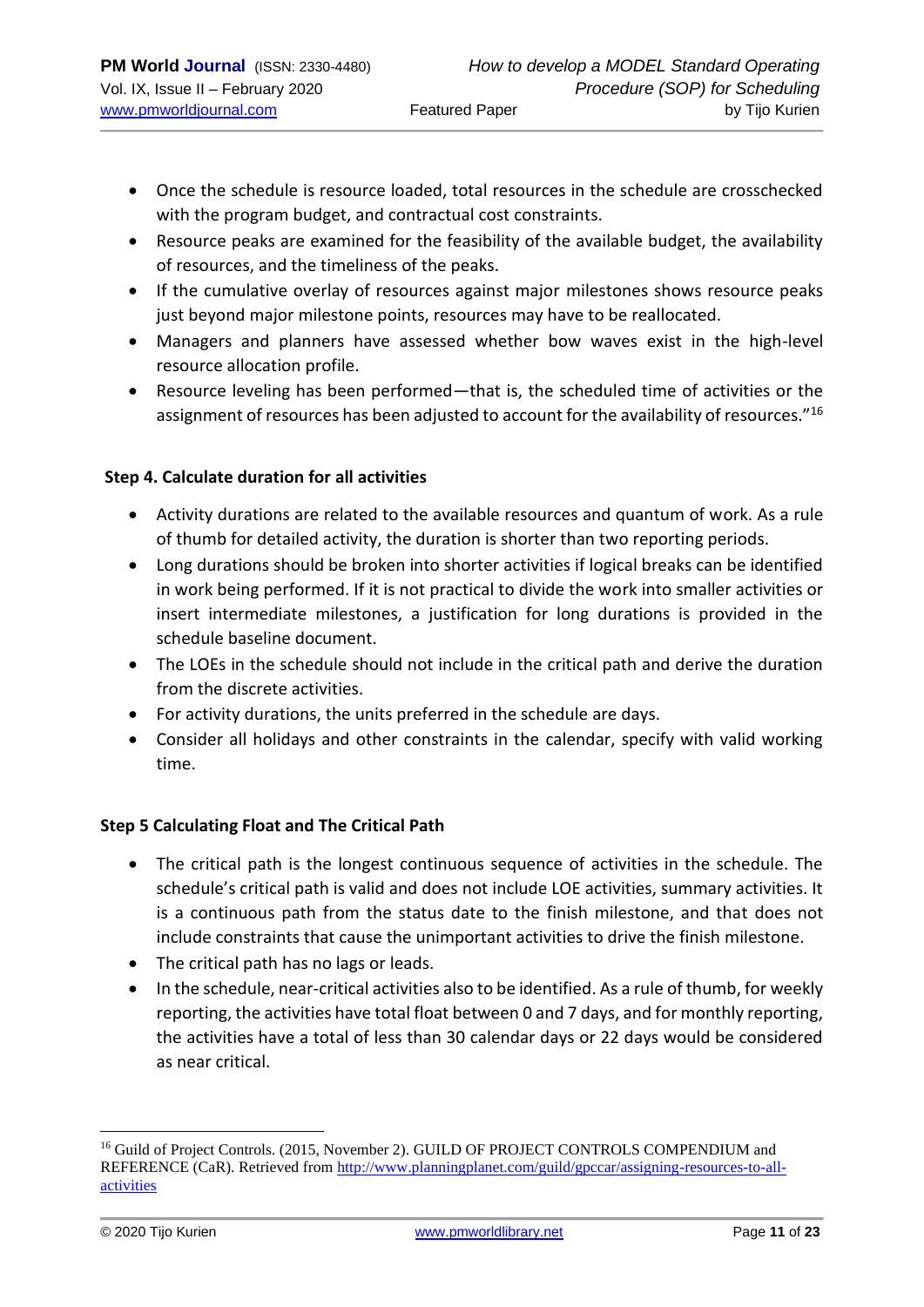- The schedule does not allow the negative float. If assign date constraints cause negative float.
- The schedule has to validate the critical path before the schedule is baselined and after every status update.

## **Step 6 Validate Horizontal and Vertical Integration**

- "The schedule is horizontally traceable. That is, the schedule
	- depicts logical relationships between different program elements and product hand-offs and clearly shows when major deliverables and hand-offs are expected;
	- includes complete logic from program start to program finish and fully integrates the entire scope of work from all involved in the program;
	- includes milestones representing key decisions or deliverables with traced and validated predecessor activities to ensure that they are directly related to completing the milestone;
	- clearly identifies and logically links giver/receiver milestones between schedules that are defined in the schedule basis document;
	- dynamically reforecasts the date of a key milestone through network logic if activities related to accomplishing the milestone are delayed;
	- is affected by activities whose durations are extended by many days.
- The schedule is vertically traceable. That is, it
	- demonstrates that data are consistent between summary, intermediate, and detailed levels including dates that are frequently validated through a process;
	- allows activity owners to trace activities to higher-level milestones with intermediate and summary schedules;
	- allows lower-level schedules to be rolled up into the overall program schedule, which includes government activities, other contractor schedules, and interfaces with external parties."<sup>17</sup>

## **Step 7 Conducting Schedule Risk Analysis (SRA)**

• A schedule risk analysis (SRA) shall conduct to determine the likelihood of the project completion date, how much the schedule risk contingency is required to provide the acceptable certainty of completion by a specific date. Which are the risks most likely to delay the program? The schedule shall assess against best practices before the simulation is conducted.

<sup>17</sup> U.S. Government Accountability Office. (2015). *GAO Schedule Assessment Guide Best Practices for Project Schedules*. Best Practices checklist (pp73-74).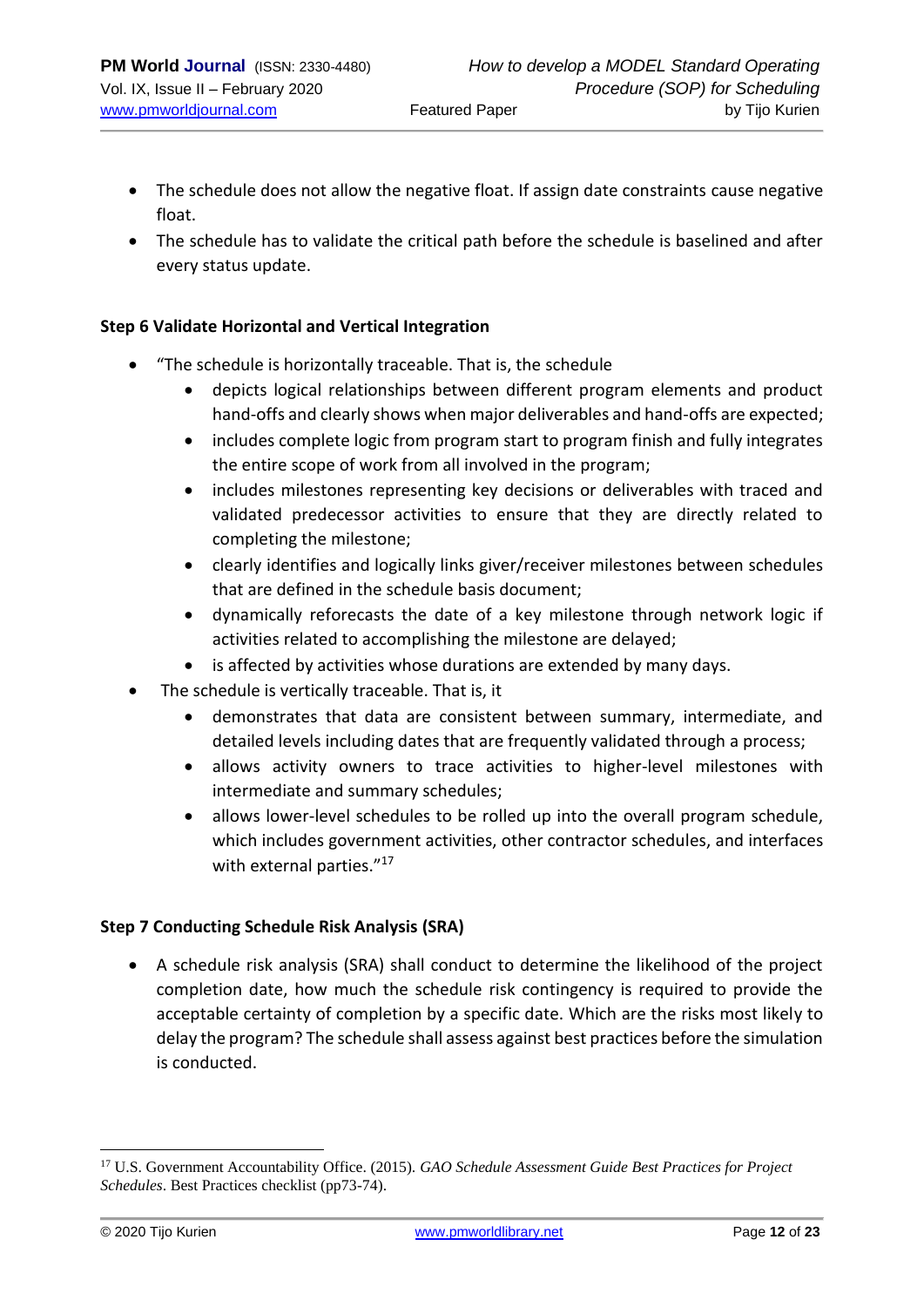#### **Step 8 Submit Schedule for review and approval**

- After completing up to Step 7, the schedule shall submit for owner review and approval.
- If the schedule is approved, convert the schedule to Performance Measurement Baseline (PMB) for the performance measurement of the project.
- If not approved by the owner, then address the comments given on the schedule and resubmit it.

#### **Step 9 Baselining and Communicating the Schedule**

- After conducting all the above steps, a schedule shall submit to the owner for review and approval. Once after the approval from the owner, the contractor can convert the schedule as Performance Measurement Baseline (PMB), and progress update shall be compared against the PMB. Along with the schedule, a narrative report/schedule basis document shall be submitted that includes the below attributes;
	- describes the logic of the network;
	- describes the basic approach to managing resources; provides a basis for all parameters used to calculate dates;
	- describes the general approach to the project;
	- defines how to use the schedule file; describes the schedule's unique features;
	- describes the schedule change management process;
	- contains a dictionary of acronyms and custom fields;
	- gives an overview of the assumptions and ground rules, including justification for - calendars, - lags, - date constraints, - long activity durations, and - calendars and working times;
	- describes the use and assignments of resources within the schedule in appropriate detail;
	- describes the critical risks prioritized in a schedule risk analysis as well as schedule contingency;
	- discusses the derivation of the critical paths, longest path, and total float for the program;
	- is considered a living document that reflects updates to the baseline schedule.
- Any changes to the baseline schedule are reviewed and approved according to the change control process.
- Schedule progress is recorded regularly, and the updated schedule shall submit to the owner according to the reporting period.
- The scheduling option available in scheduling software is retained logic, progress override, and actual dates. Retained logic shall use to run the schedule.
- When the schedule updates progress, out of sequence activities shall generate there. The out of sequence activities in the schedule shall correct by fixing with proper logic.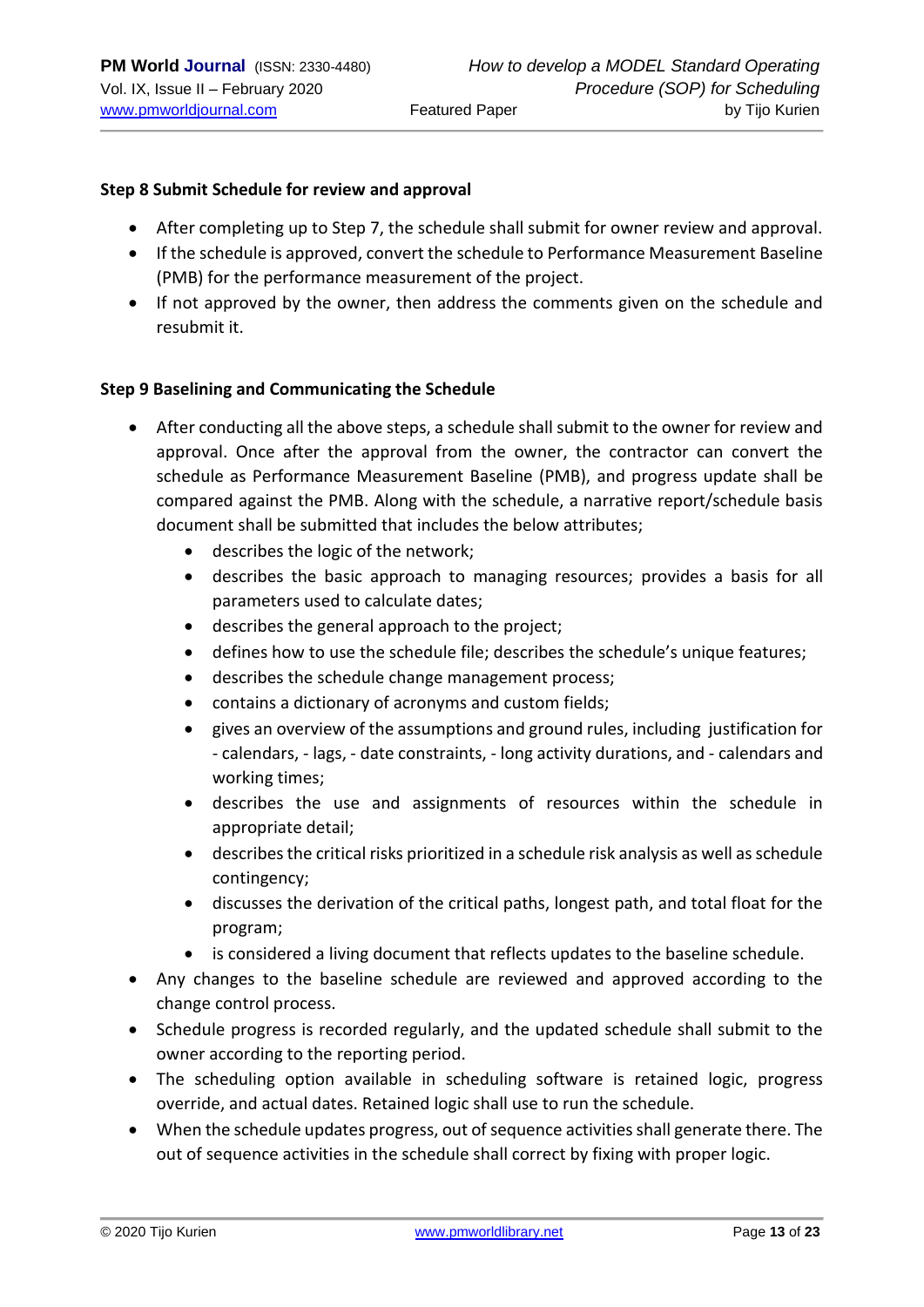

**Properly Cost Loaded Performance Measurement Baseline (PMB)**<sup>18</sup>

#### **OWNERS PMO DEPARTMENT Step 1. Review the Proposed Baseline**

When received, the submitted schedule from the contractor, PMO, has to review the proposed baseline in compliance with scheduling best practices, which mentioned the scheduling specification and scheduling manual.

#### **OWNERS PMO DEPARTMENT Step 2. Accept/Reject the Proposed Baseline**

Based on the review on the submitted schedule, PMO DEPARTMENT accepts or rejects the schedule. If the schedule accepts, then convert it as the "APPROVED BASELINE" for the

<sup>&</sup>lt;sup>18</sup> Guild of Project Controls. (2015, November 2). GUILD OF PROJECT CONTROLS COMPENDIUM and REFERENCE (CaR). Retrieved from [http://www.planningplanet.com/guild/gpccar/introduction-to-managing](http://www.planningplanet.com/guild/gpccar/introduction-to-managing-project-progress)[project-progress](http://www.planningplanet.com/guild/gpccar/introduction-to-managing-project-progress)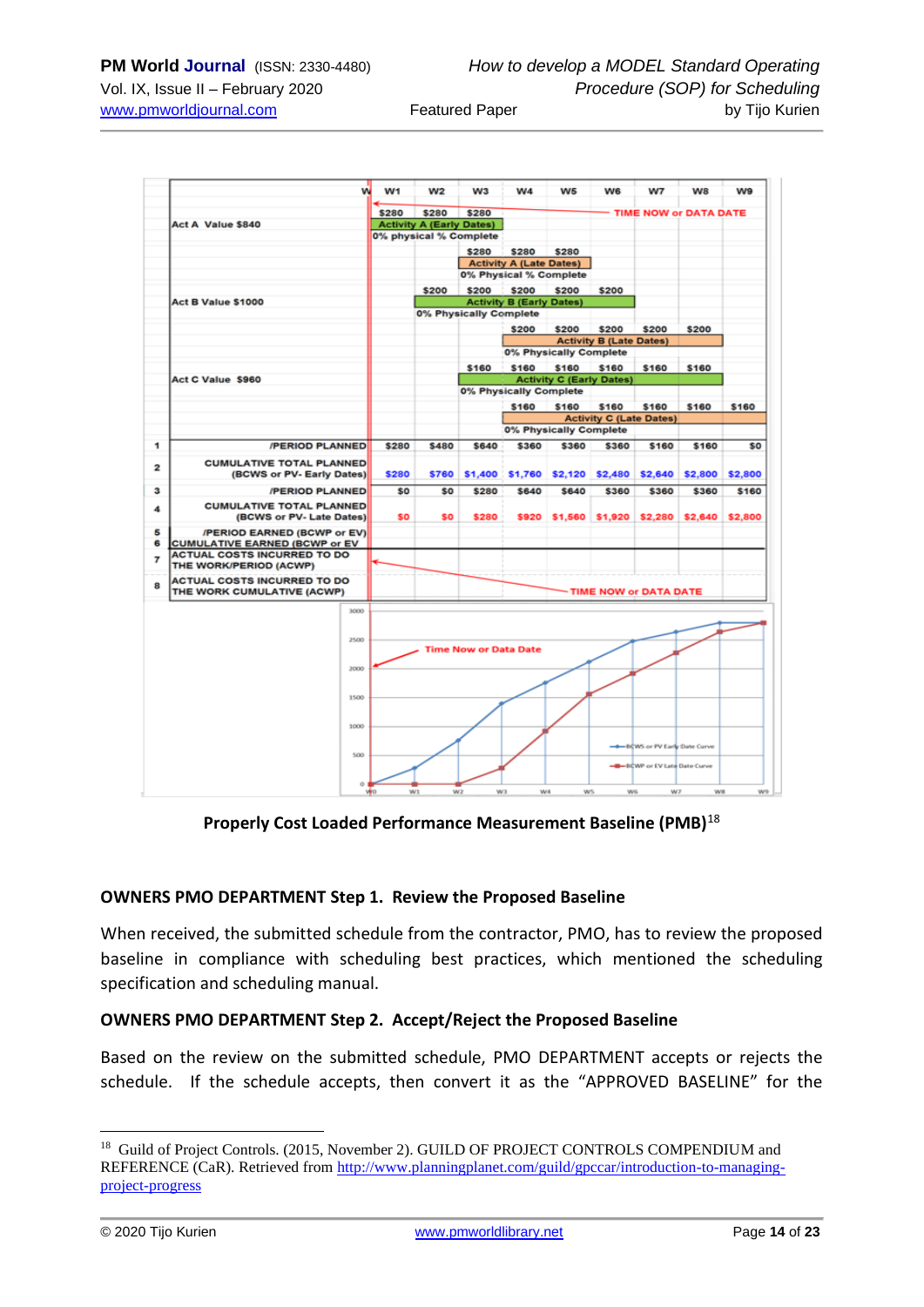performance measurement. If the PMO rejects the schedule, then transmit it to the contractor to incorporate the suggestion/comments for the rejection.

#### **OWNERS PMO DEPARTMENT Step 3. Authorize Work to Commence**

Acceptance on the schedule the PMO gives an official notification for the commencement of work.

#### **OWNERS PMO DEPARTMENT Step 4. Review Monthly Progress vs. Plan**

When the works progress, the contractor submits monthly/weekly progress reports for the PMO review and PMO's responsibility to make a comparison with the "APPROVED BASELINE" for the performance measurement.

#### **OWNERS PMO DEPARTMENT Step 5. Accept or Require Remedial/Corrective Actions**

Based on the monthly/weekly report's review, then feedback shall give by the PMO for acceptance of the report and advice the Contractor /Project Team any corrective or preventive actions required to perform on the schedule.

#### **OWNERS PMO DEPARTMENT Step 6. Approve Progress Payments based on Earned Value**

PMO responsibility to approve the progress payments of the contractor based on Earned Value

## **OWNERS FINANCE/ACCOUNTING DEPARTMENT Step 1. Record Approved Payments in Accounts Payable**

By using "Chart of Accounts," the Accounting Department should record the Approved Progress Payment of the Contractors. For, e.g.**;**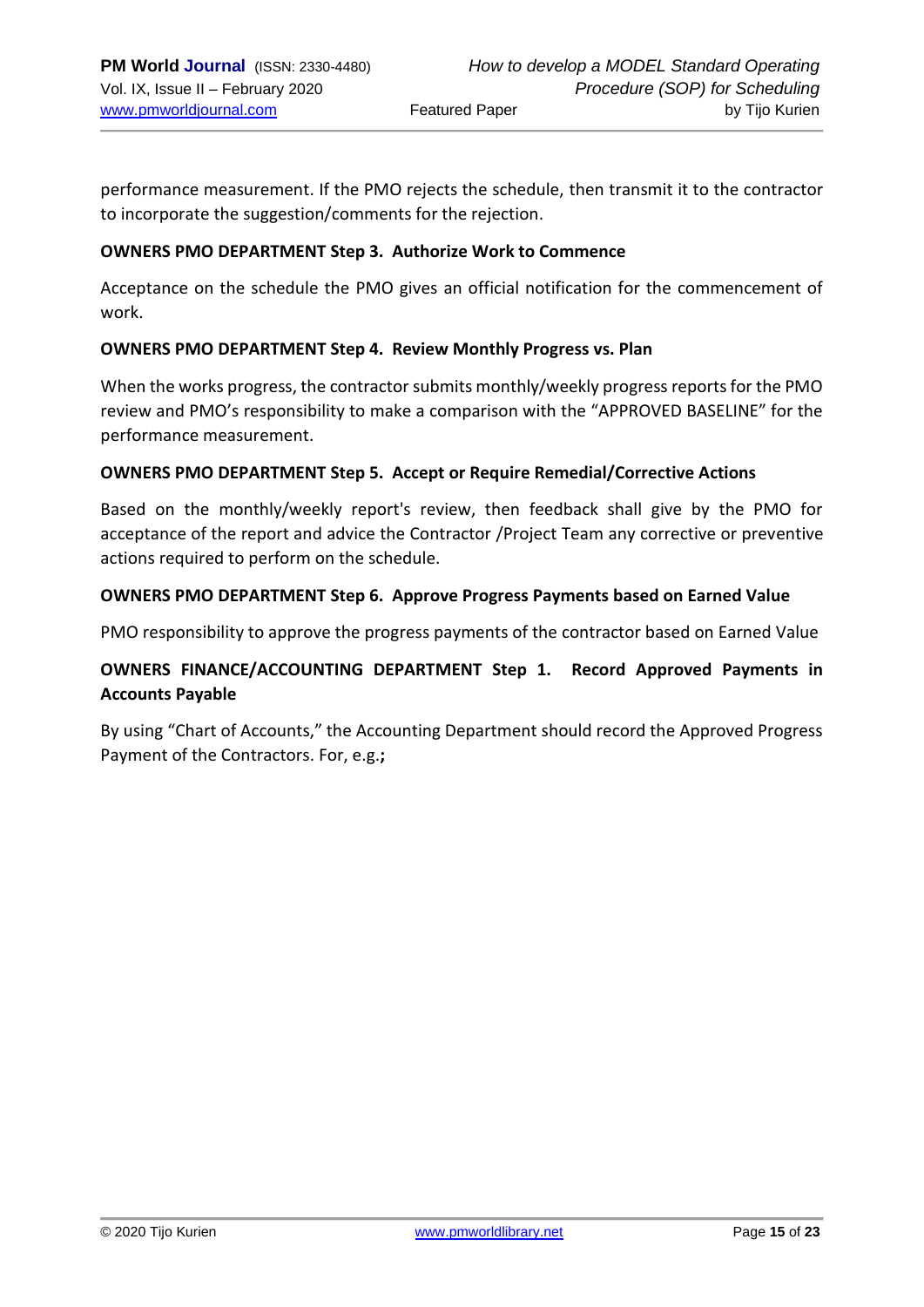| <b>ASSETS</b><br><b>AFTER the Construction Phase when</b><br>the ASSET has been turned over to<br><b>OPERATIONS the ACTUAL COST of</b> |                | <b>Typical GAAP Account Names</b><br>& "Chart of Accounts" |                  |
|----------------------------------------------------------------------------------------------------------------------------------------|----------------|------------------------------------------------------------|------------------|
| the Project is carried as an ASSET                                                                                                     |                | <b>Account Title</b>                                       | <b>Account #</b> |
| and DEPRECEIATED                                                                                                                       | $\overline{2}$ | <b>Assets</b>                                              |                  |
|                                                                                                                                        |                | 40 Liabilities                                             |                  |
|                                                                                                                                        |                | 69 Equity                                                  | З                |
| <b>LIABILITIES</b>                                                                                                                     |                | 96 Revenue                                                 |                  |
| <b>DURING the Construction Phase the</b>                                                                                               |                | 113 Expenses                                               | 3                |
| <b>Contractors Monthly Billings (BCWP)</b>                                                                                             | 114            | <b>Expenses Classified By Function</b>                     | $\overline{5.1}$ |
| become part of the OWNERS Actual                                                                                                       | 115            | <b>Cost Of Revenue</b>                                     | 5.1.1            |
| <b>Costs (ACWP) are listed under</b>                                                                                                   | 116            | Cost Of Goods Sold                                         | 5.1.1.1          |
| <b>GAAPs "Accounts Payable" 2.1.1</b>                                                                                                  | 117            | <b>Cost Of Services Rendered</b>                           | 5.1.1.2          |
|                                                                                                                                        | 118            | <b>Other Costs Of Sales</b>                                | 5.1.1.3          |
| <b>OVERHEAD EXPENSES</b>                                                                                                               | 119            | Selling, General, Administrative                           | 5.1.2            |
| <b>DURING the Construction BOTH</b>                                                                                                    | 120            | <b>Selling And Marketing</b>                               | 5.1.2.1          |
| <b>Project and Home Office Overhead</b>                                                                                                | 121            | General, Administrative Expenses                           | 5.1.2.2          |
| <b>Costs are captured under GAAPs</b><br>"GS&A Expenses" 5.1.2.1                                                                       | 122            | <b>Other Operating Expenses</b>                            | 5.1.2.3          |
|                                                                                                                                        | 123            | <b>Doubtful Accounts</b>                                   | 5.1.3            |
|                                                                                                                                        | 124            | <b>Expenses Classified By Nature</b>                       | 5.2              |
| <b>OWNER SUPPLIED</b>                                                                                                                  | 125            | Merchandise, Material, Supplies And Utilities              | 5.2.1            |
| <b>EQUIPMENT/SERVICES</b>                                                                                                              | 126            | <b>Employee Benefits</b>                                   | 5.2.2            |
| <b>DURING the Construction Phase,</b>                                                                                                  | 127            | <b>Services</b>                                            | 5.2.3            |
| any equipment, materials, labor                                                                                                        | 128            | Rent, Depreciation, Amortization And Depletion             | 5.2.4            |
| (including project manager/project                                                                                                     | 129            | <b>Taxes And Fees</b>                                      | 5.2.5            |
| controls team) or utilities is carried                                                                                                 | 130            | <b>Other Expenses</b>                                      | 5.2.6            |
| as an EXPENSE and charged under<br><b>GAAPS Account 5.2.1</b>                                                                          |                | 131 Other Revenue, Expenses, Gains And Losses              | $\epsilon$       |
|                                                                                                                                        |                | 148 Income Tax (Benefit)                                   | 5                |

## **GAAP OWNER'S "Chart of Accounts" During Project Execution<sup>19</sup>**

During the project execution period, the Finance Department has to record liabilities such as accounts payable based on progress payment and capture periodically all other overhead costs incurred to the project. For Eg.; Owner's Project Manager/Project Controls team, Security, QA/QC, Owner-Supplied Equipment or Materials.

#### **OWNERS FINANCE/ACCOUNTING DEPARTMENT Step 2. Pay Contractors Promptly**

According to the Approved Progress Payment Finance Department shall pay the invoices to the contractor as per the agreed payment terms.

<sup>&</sup>lt;sup>19</sup> Giammalvo, P,D. (2018). Mapping ERP "Chart of Accounts" to Building Information Modeling Software Using Omniclass Coding Structures and Activity Based Costing/Management- A CONTRACTOR'S perspective, PM World Journal, Vol. VII, Issue IV – April.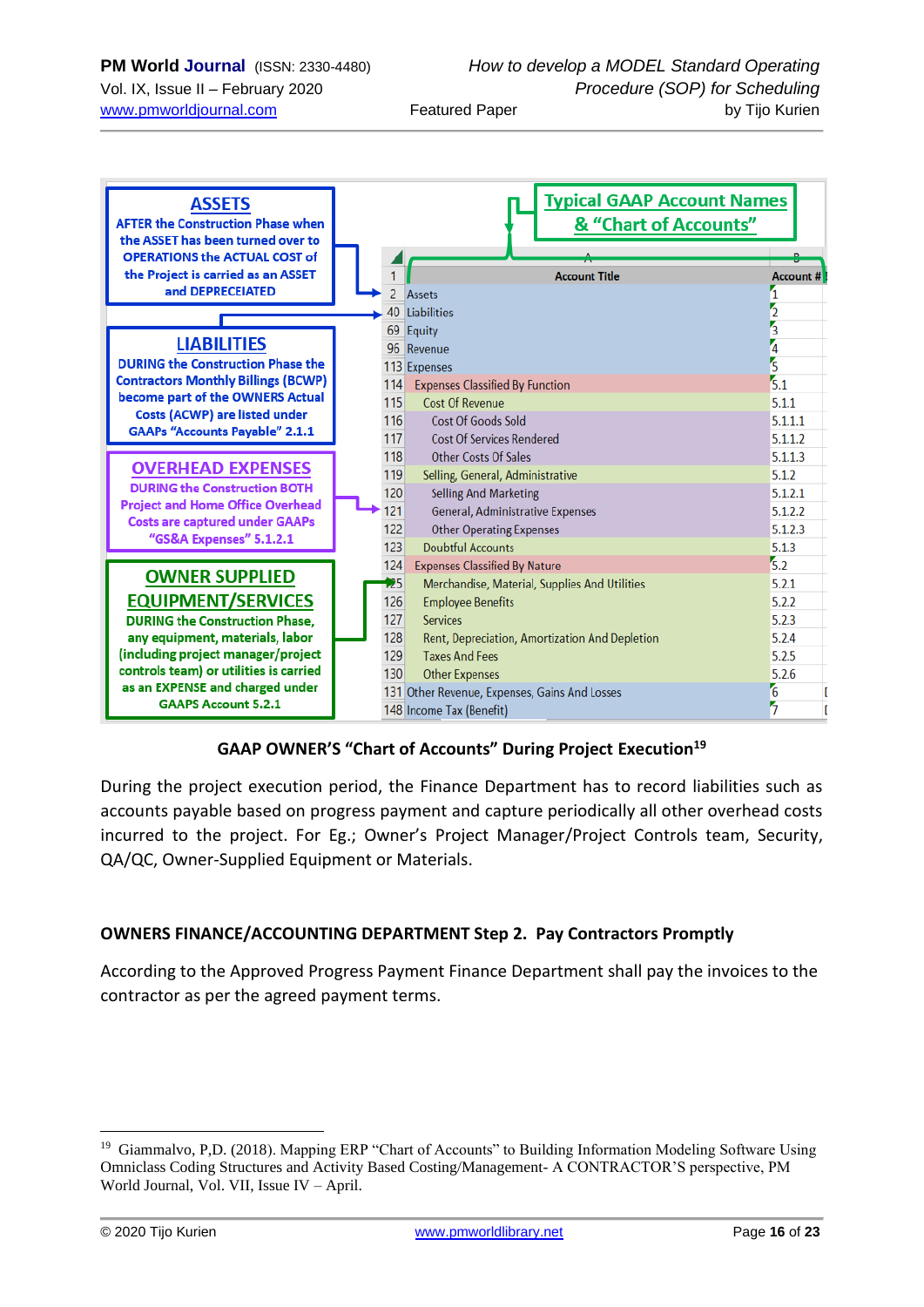## **OWNERS FINANCE/ACCOUNTING DEPARTMENT Step 3. Upon Completion Record Asset Value and Start Depreciating the Asset**

It is the responsibility of the Finance Department once the work is completely accomplished to record the Asset value in the company database.

Then start to record the Depreciation of Asset and further report the break-even point when it covered all expenses to the project**.** 

#### **Reference**

- GAO Schedule Assessment Guide (2015), Best Practices for Project Schedules, United States
- GUILD OF PROJECT CONTROLS COMPENDIUM and REFERENCE (CaR). (2015, November 2). Retrieved from<http://www.planningplanet.com/guild/gpccar/purpose>
- Giammalvo, P, D. (2018). Mapping ERP "Chart of Accounts" to Building Information Modeling Software Using Omniclass Coding Structures and Activity Based Costing/Management- A CONTRACTOR'S perspective, PM World Journal, Vol. VII, Issue IV – April.

#### **Step 4- PROCESS FLOW CHART**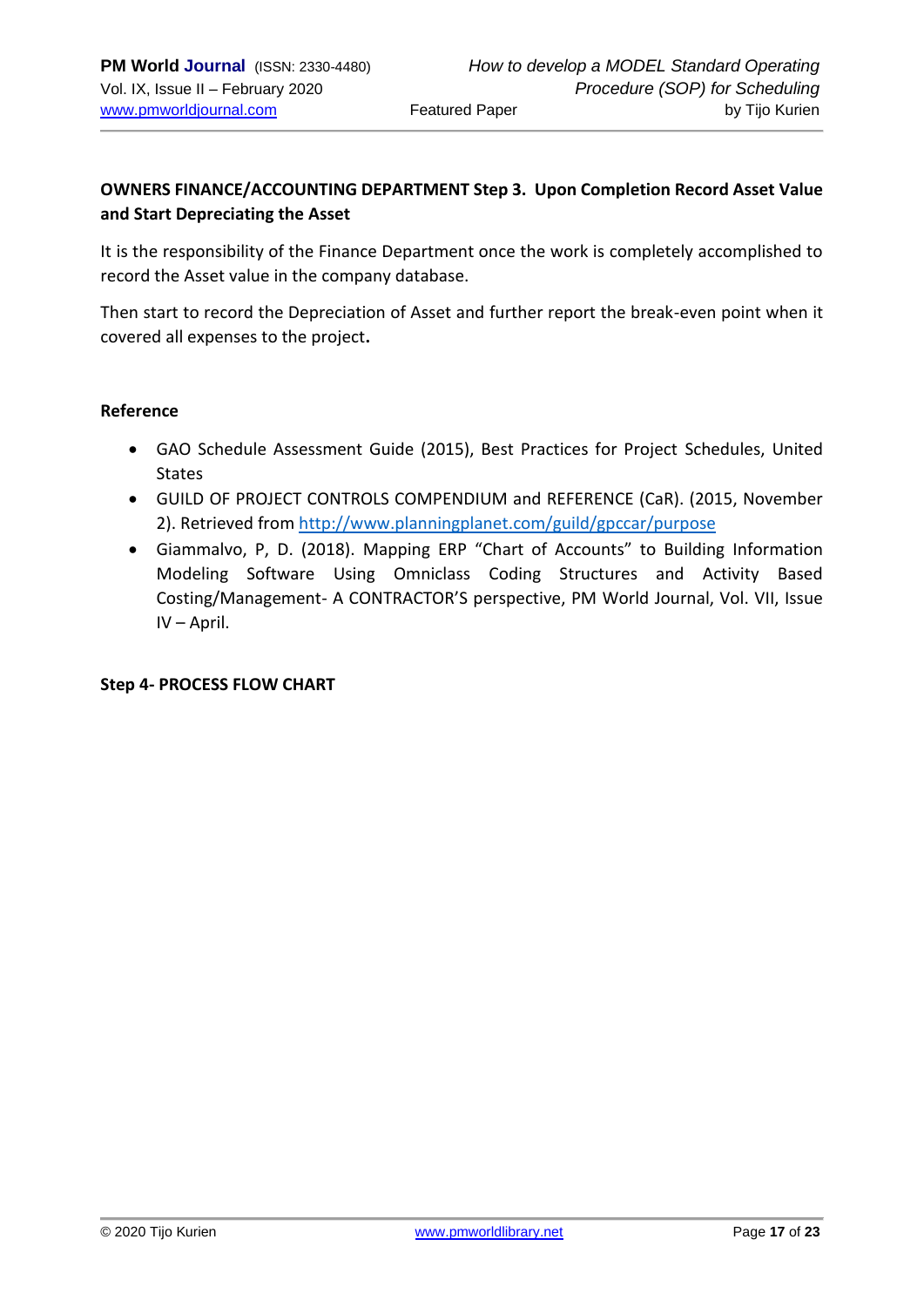

Flowchart Scheduling Procedures Bidding to Asset realization <sup>20</sup>

#### **Step 5- BENEFITS OF SOP IMPLEMENTATION**

In this SOP Scheduling practices that to be followed by the Owner company from the bidding stage to asset realization and the contractor from project initiation to closing are narrated. The procedures depicted in the SOP is relevant to follow by the Owner and the contractor to obtain the desired result. The owner has to include the scheduling specification and scheduling manual with bidding documents, and that should advertise with the tenders. In the bidding stage inclusion of scheduling specification and scheduling, manual will give the bidder a clear understanding of the procedures that the bidder should follow from the bidding stage, after awarding the contract and until the end of the project.

After the award of the contract, the contractor shall submit the schedule, which should be complied with best practices for the schedule development and communication, and the contractor cannot show any non-compliance since it is a part of the contract. The SOP shows the procedures follow by the Owner PMO department deals with the schedule from the contractor

<sup>&</sup>lt;sup>20</sup> By Author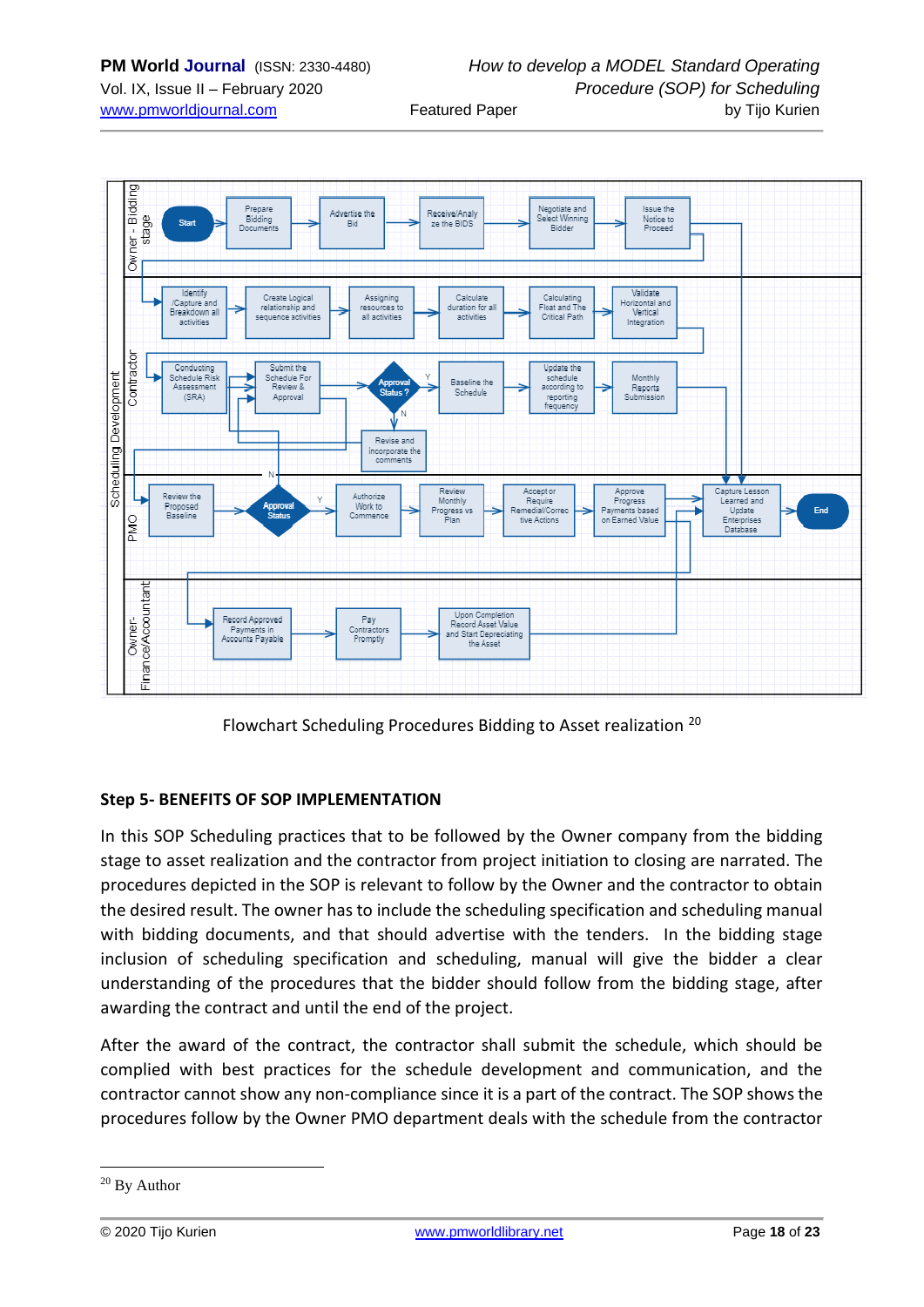and which gives an outline for their activities need to perform. Thereby the PMO department can define the involvement in the process since they are the audit authority in this context. PMO Department should have competency in deals with schedule and earned value analysis. Since the monthly progress payment based on the Earned Value (BCWP or EV) obtained by the contractor.

Then the Owner Finance Department plays the remaining roles the releasing the payment promptly to the contractor according to the agreed payment terms. Further, their responsibility to capture all actual overhead expenses, liabilities during the project execution period. When after the construction phase, the asset turned over to operations that the actual cost of the project turned as an asset and started to determine the depreciation on the asset. Finally, capture the lessons learned from all departments and archived in the enterprise's database as a historical record for future reference.

## **Step 6- DEMONSTRATE USING BEFORE PARETO ANALYSIS**

Once SOP is implemented in the organizations, we can realize the transitions which is expected. A Pareto chart analysis will show what is the case before using this SOP. The Pareto law tells us 80% of the problems come from 20% of the potential causes. Through an audit, find out the facts which are failing due to lack of effective SOPs in usage, as in the figure below.

![](_page_18_Figure_6.jpeg)

#### Pareto Analysis<sup>21</sup>

These problems, which show in the Pareto chart, can reduce by using an effective Standard Operating Procedure (SOP) in place. There is a limitation to perform "After Pareto analysis." when the paper is writing. Once the written Model SOP in the paper shall implement in the

 $21$  By Author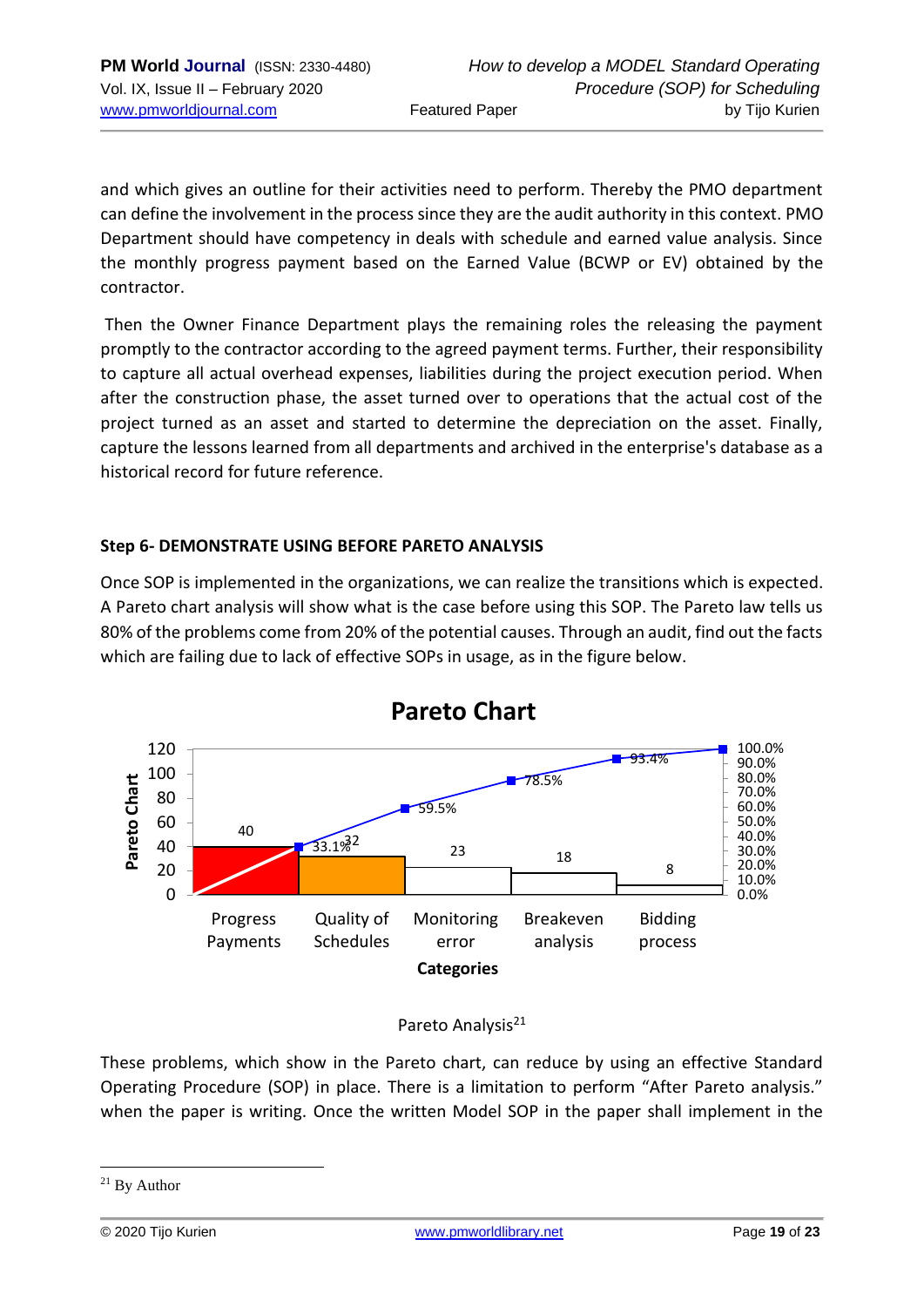Owner organizations and a survey to conduct for the After Pareto analysis. Then a comparative study with the Before and After Pareto analysis and demonstrates how effectively it works.

#### **CONCLUSIONS AND RECOMMENDATIONS**

The purpose of this paper to find answers;

- 1. What are the contents to be included in the SOP?
- 2. How to develop a Standard Operating Procedure (SOP) for scheduling that people will READ and FOLLOW?

The contents in the SOP were researched, and according to the adopted template, all relevant matters included to make an SOP effective.

Based on the research, it is identified that an effective SOP will read and follow by the people. Incorporating adequate step by step procedures which exactly to follow the process in schedule development from end to end, and which refers to "Best tested and proven practices" in scheduling. Such a practice to follow an effective SOP will enhance the performance of the organization in the specified tasks.

#### **BIBLIOGRAPHY**

- 1. Guild of Project Controls. (2015, November 2). GUILD OF PROJECT CONTROLS COMPENDIUM and REFERENCE (CaR). Retrieved from [http://www.planningplanet.com/guild/gpccar/develop-planning-scheduling-policies](http://www.planningplanet.com/guild/gpccar/develop-planning-scheduling-policies-procedures-manual)[procedures-manual](http://www.planningplanet.com/guild/gpccar/develop-planning-scheduling-policies-procedures-manual)
- 2. Ms.Vorster. (2016, September 27). How to document your procedures. Retrieved from <https://virtualproductivitysolutions.co.za/2012/10/31/how-to-document-your-procedures/>
- 3. Brampton SBEC. (n.d.). What is a Standard Operating Procedure (SOP)? Retrieved from [https://www.brampton.ca/EN/Business/BEC/resources/Documents/What%20is%20a%20Stand](https://www.brampton.ca/EN/Business/BEC/resources/Documents/What%20is%20a%20Standard%20Operating%20Procedure(SOP).pdf) [ard%20Operating%20Procedure\(SOP\).pdf](https://www.brampton.ca/EN/Business/BEC/resources/Documents/What%20is%20a%20Standard%20Operating%20Procedure(SOP).pdf)
- 4. Ms. Vorster. (2016, September 28). 5 Tips for Writing Effective Standard Operating Procedures. Retrieved fro[m https://virtualproductivitysolutions.co.za/2012/10/10/5-tips-for-writing](https://virtualproductivitysolutions.co.za/2012/10/10/5-tips-for-writing-standard-operating-procedures/)[standard-operating-procedures/](https://virtualproductivitysolutions.co.za/2012/10/10/5-tips-for-writing-standard-operating-procedures/)
- 5. Ms.Vorster. (2016, September 28). 5 Key Benefits of a Standard Operating Procedures Manual. Retrieved fro[m https://virtualproductivitysolutions.co.za/2011/11/02/5-key-benefits-of-a](https://virtualproductivitysolutions.co.za/2011/11/02/5-key-benefits-of-a-standard-operating-procedures-manual/)[standard-operating-procedures-manual/](https://virtualproductivitysolutions.co.za/2011/11/02/5-key-benefits-of-a-standard-operating-procedures-manual/)
- 6. Science Direct. (2017). Standard Operating Procedure. Retrieved from <https://www.sciencedirect.com/topics/engineering/standard-operating-procedure>
- 7. Degani & Weiner. (n.d.). Philosophy, policies, procedures, and practices: The four 'P's of flight dec operation. Retrieved from<https://ti.arc.nasa.gov/m/profile/adegani/4Ps.pdf>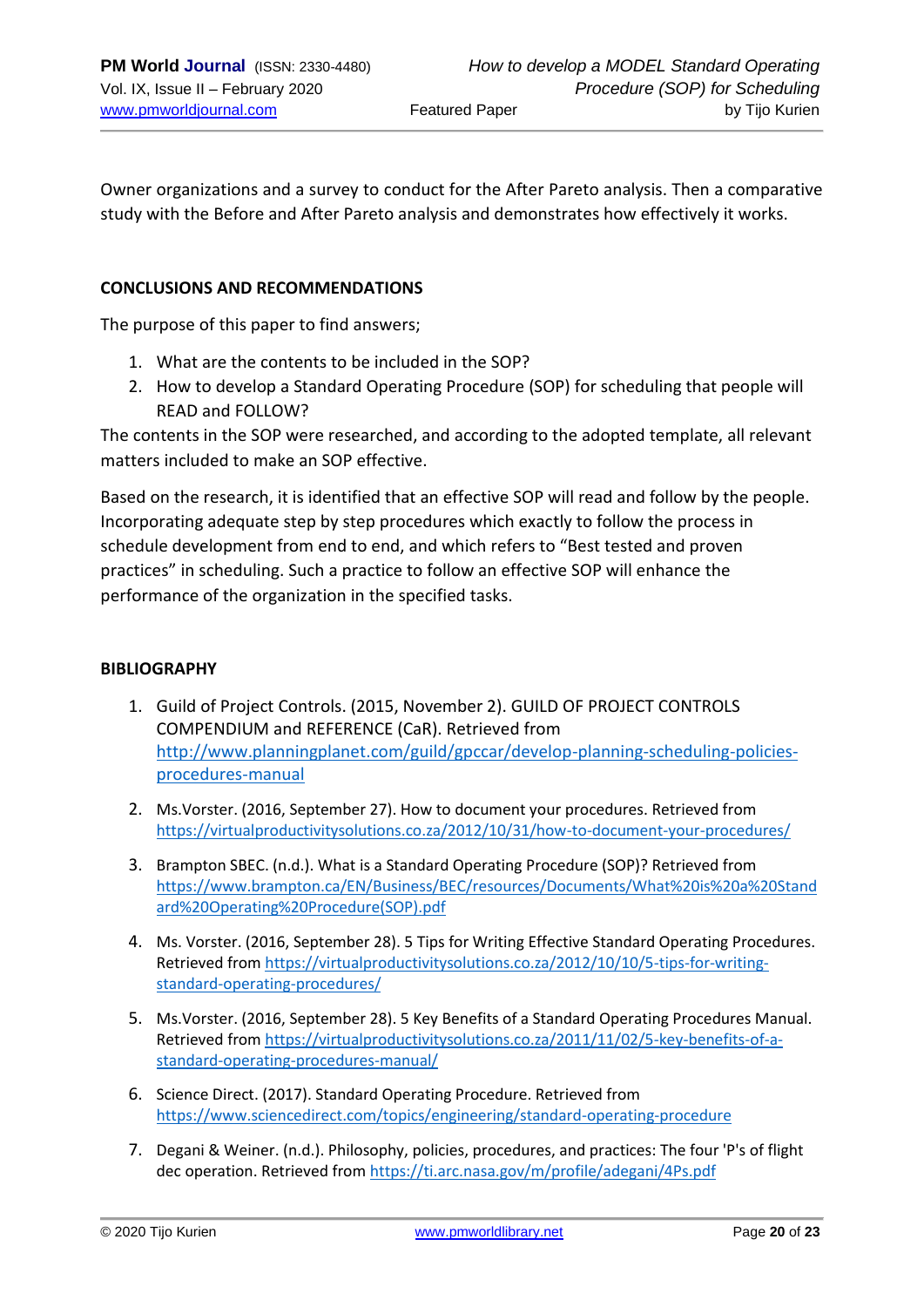- 8. Akyar. (2012, March 5). Standard Operating Procedures (What Are They Good For ?). Retrieved from [https://www.intechopen.com/books/latest-research-into-quality-control/standard](https://www.intechopen.com/books/latest-research-into-quality-control/standard-operating-procedures-what-are-they-good-for-)[operating-procedures-what-are-they-good-for-](https://www.intechopen.com/books/latest-research-into-quality-control/standard-operating-procedures-what-are-they-good-for-)
- 9. WikiHow. (2009, December 17). How to Write a Standard Operating Procedure. Retrieved from <https://www.wikihow.com/Write-a-Standard-Operating-Procedure>
- 10. United States Environmental Protection Agency. (2019, June 18). Managing the Quality of Environmental Data. Retrieved from<https://www.epa.gov/quality>
- 11. TidyForm. (n.d.). Download SOP Templates for Free TidyForm. Retrieved from <https://www.tidyform.com/download/sop-template-1.html>
- 12. Encyclopedia Britannica. (n.d.). Standard operating procedure. Retrieved from <https://www.britannica.com/topic/standard-operating-procedure>
- 13. BusinessDictionary. (n.d.). Good one to know! Retrieved from [http://www.businessdictionary.com/definition/standard-operating-procedure-](http://www.businessdictionary.com/definition/standard-operating-procedure-SOP.html)[SOP.html](http://www.businessdictionary.com/definition/standard-operating-procedure-SOP.html)
- 14. US Environmental Protection Agency. (n.d.). Guidance for Preparing Standard Operating Procedures (SOPs). Retrieved from [https://www.epa.gov/sites/production/files/2015-](https://www.epa.gov/sites/production/files/2015-06/documents/g6-final.pdf) [06/documents/g6-final.pdf](https://www.epa.gov/sites/production/files/2015-06/documents/g6-final.pdf)
- 15. GAO Schedule Assessment Guide (2015), Best Practices for Project Schedules, United States
- 16. GUILD OF PROJECT CONTROLS COMPENDIUM and REFERENCE (CaR). (2015, November 2). Retrieved fro[m http://www.planningplanet.com/guild/gpccar/purpose](http://www.planningplanet.com/guild/gpccar/purpose)
- 17. U.S. Government Accountability Office. (2015). *GAO Schedule Assessment Guide Best Practices for Project Schedules*. Best Practices Checklist (pp73-74).
- 18. Guild of Project Controls. (2015, November 2). GUILD OF PROJECT CONTROLS COMPENDIUM and REFERENCE (CaR). Retrieved from [http://www.planningplanet.com/guild/gpccar/assigning](http://www.planningplanet.com/guild/gpccar/assigning-resources-to-all-activities)[resources-to-all-activities](http://www.planningplanet.com/guild/gpccar/assigning-resources-to-all-activities)
- 19. Guild of Project Controls. (2015, November 2). GUILD OF PROJECT CONTROLS COMPENDIUM and REFERENCE (CaR). Retrieved from [http://www.planningplanet.com/guild/gpccar/create](http://www.planningplanet.com/guild/gpccar/create-logical-relationships-sequence-activities)[logical-relationships-sequence-activities](http://www.planningplanet.com/guild/gpccar/create-logical-relationships-sequence-activities)
- 20. Guild of Project Controls. (2015, November 2). GUILD OF PROJECT CONTROLS COMPENDIUM and REFERENCE (CaR). Retrieved from [http://www.planningplanet.com/guild/gpccar/validate](http://www.planningplanet.com/guild/gpccar/validate-critical-path-completion-dates)[critical-path-completion-dates](http://www.planningplanet.com/guild/gpccar/validate-critical-path-completion-dates)
- 21. Guild of Project Controls. (2015, November 1). GUILD OF PROJECT CONTROLS COMPENDIUM and REFERENCE (CaR). Retrieved from [http://www.planningplanet.com/guild/gpccar/identify](http://www.planningplanet.com/guild/gpccar/identify-capture-schedule-activities)[capture-schedule-activities](http://www.planningplanet.com/guild/gpccar/identify-capture-schedule-activities)
- 22. Guild of Project Controls. (2015, October 3). GUILD OF PROJECT CONTROLS COMPENDIUM and REFERENCE (CaR). Retrieved fro[m http://www.planningplanet.com/guild/gpccar/calculate-the](http://www.planningplanet.com/guild/gpccar/calculate-the-duration-of-each-activity)[duration-of-each-activity](http://www.planningplanet.com/guild/gpccar/calculate-the-duration-of-each-activity)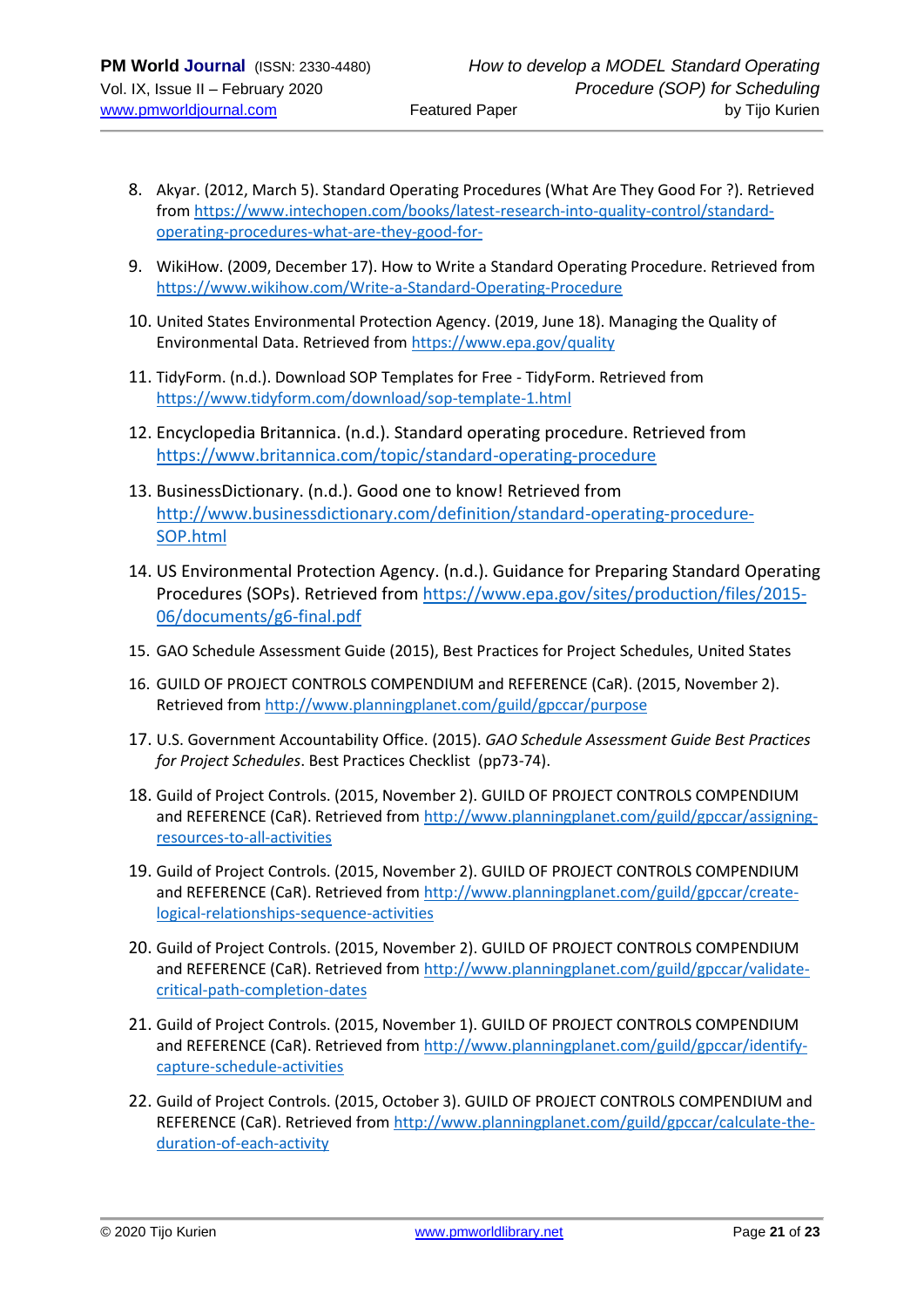- 23. Guild of Project Controls. (2015, November 2). GUILD OF PROJECT CONTROLS COMPENDIUM and REFERENCE (CaR). Retrieved from <http://www.planningplanet.com/guild/gpccar/conducting-schedule-risk-analysis>
- 24. Guild of Project Controls. (2015, November 2). GUILD OF PROJECT CONTROLS COMPENDIUM and REFERENCE (CaR). Retrieved from <http://www.planningplanet.com/guild/gpccar/baselining-and-communicating-the-schedule>
- 25. Guild of Project Controls. (2015, November 2). GUILD OF PROJECT CONTROLS COMPENDIUM and REFERENCE (CaR). Retrieved from [http://www.planningplanet.com/guild/gpccar/validate](http://www.planningplanet.com/guild/gpccar/validate-horizontal-and-vertical-integration)[horizontal-and-vertical-integration](http://www.planningplanet.com/guild/gpccar/validate-horizontal-and-vertical-integration)
- 26. Mosaic Projects. (2012, October 22). The value of Standard Operating Procedures. Retrieved from [https://mosaicprojects.com.au/WhitePapers/WP1086\\_Standard\\_Operating\\_Procedures.pdf](https://mosaicprojects.com.au/WhitePapers/WP1086_Standard_Operating_Procedures.pdf)
- 27. Giammalvo, P, D. (2018). Mapping ERP "Chart of Accounts" to Building Information Modeling Software Using Omniclass Coding Structures and Activity Based Costing/Management- A CONTRACTOR'S perspective, PM World Journal, Vol. VII, Issue IV – April.
- 28. GAAP Ltd. (n.d.). BASIC GAAP CHART OF ACCOUNTS In Excel. Retrieved fro[m https://www.ifrs](https://www.ifrs-gaap.com/basic-gaap-chart-accounts-excel)[gaap.com/basic-gaap-chart-accounts-excel](https://www.ifrs-gaap.com/basic-gaap-chart-accounts-excel)
- 29. Guild of Project Controls. (2015, November 2). GUILD OF PROJECT CONTROLS COMPENDIUM and REFERENCE (CaR). Retrieved from <http://www.planningplanet.com/guild/gpccar/introduction-to-managing-project-progress>
- 30. Project Management Institute Project Management Institute. (2017). A Guide to the Project Management Body of Knowledge (PMBOK® Guide) — Sixth Edition and Agile Practice Guide (ENGLISH). Newton Square, PA: Project Management Institute
- 31. Hollmann, J. K. (2006). Total Cost Management Framework: An Integrated Approach to Portfolio, Program, and Project Management. AACE International.
- 32. Humphreys, G.C. (2018). *Project Management Using Earned Value* (4th ed.). California, CA: Humphreys & Associates, Inc.